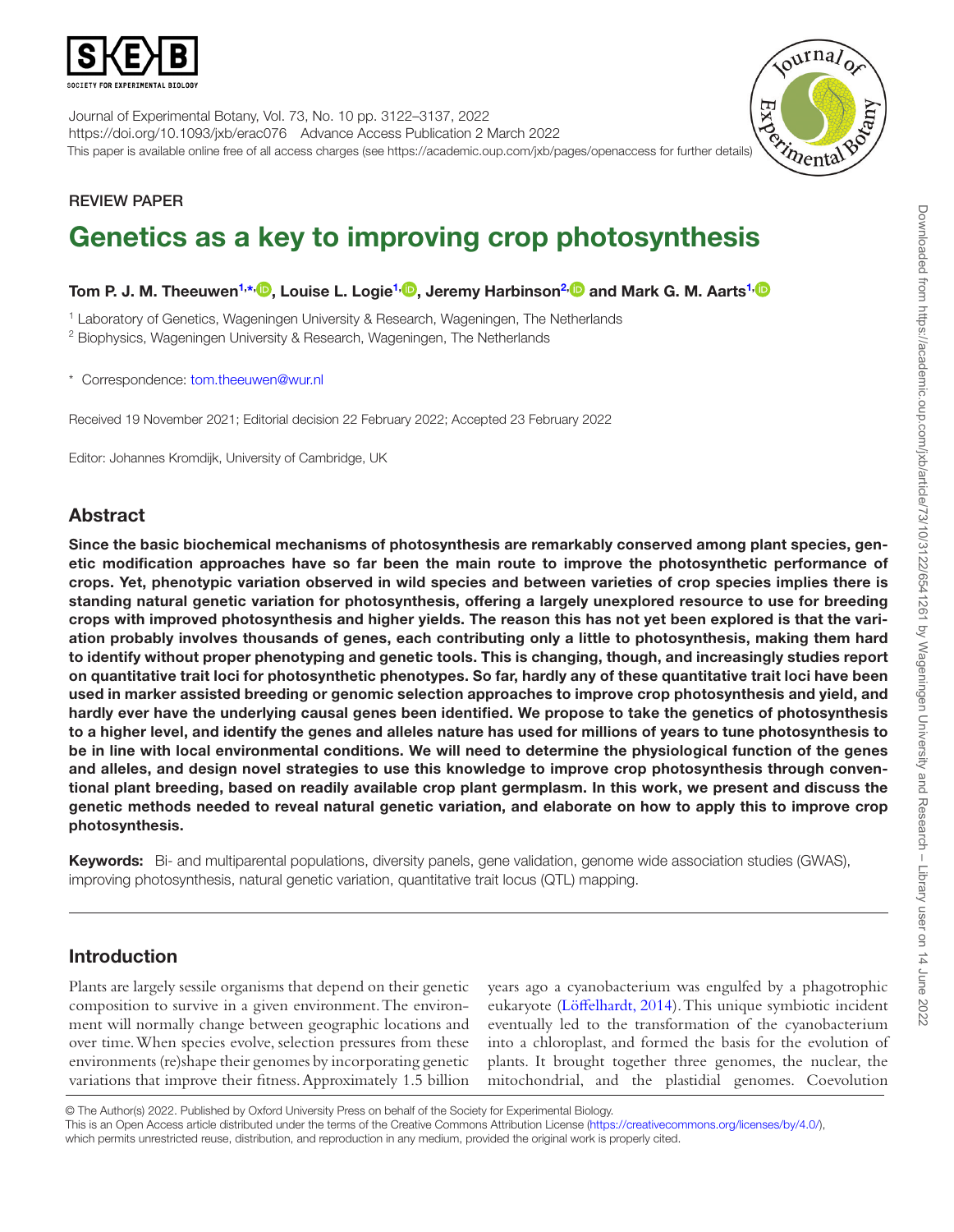between these shaped photosynthesis while plants spread to all corners of the globe. The evolution of, for example, carbon concentrating mechanisms to overcome high photorespiration rates in C<sub>3</sub> photosynthesis, and the occurrence of chlorophyll *d* in some cyanobacteria to make better use of the light spectrum available are a testament to the adaptability of photosynthesis [\(Keeley and Niyogi, 2003](#page-13-1); [Gloag](#page-13-2) *et al.*, 2007). Nowadays, with so many plant species occupying a wide diversity of niches and dynamic environments, differences in photosynthetic performance due to natural genetic variation occur for a range of processes, such as metabolism, growth, and responsiveness to environmental cues ([Björkman and Holmgren, 1963](#page-12-0); [Flood](#page-12-1) *et al.*[, 2011;](#page-12-1) [Yamori](#page-15-0) *et al.*, 2014; [Soleh](#page-14-0) *et al.*, 2016, [2017;](#page-14-1) [Arrivault](#page-12-2) *et al.*[, 2019;](#page-12-2) [Rungrat](#page-14-2) *et al.*, 2019; [Faralli and Lawson, 2020](#page-12-3); [Acevedo-Siaca](#page-11-0) *et al.*, 2020).

Despite this variation in photosynthetic performance, the basic biochemical mechanisms of photosynthesis have remained remarkably conserved within  $C_3$ , the different forms of C4, and CAM plants [\(Bungard](#page-12-4) *et al*., 1999; [Flood](#page-12-1) *et al.*, [2011\)](#page-12-1). These basic biochemical mechanisms take place in the core photosynthetic machinery, and are encoded by around a hundred genes ([Tyagi and Gaur, 2003;](#page-14-3) [Berry](#page-12-5) *et al.*, 2013). Here we define the core photosynthetic machinery as the enzymes and the multi-molecular complexes required for the light and dark reactions of photosynthesis. The tight interaction within the multi-molecular complexes is likely to limit evolution of the core photosynthetic mechanisms (Shi *[et al.](#page-14-4)*, [2005\)](#page-14-4). Consequently, the observed photosynthetic variation between species (e.g. [Wullschleger, 1993\)](#page-15-1) and within species (e.g. [Driever](#page-12-6) *et al.*, 2014; [Prinzenberg](#page-14-5) *et al.*, 2018; [Taniyoshi](#page-14-6) *et al.*[, 2020](#page-14-6); [Faralli and Lawson, 2020](#page-12-3); [Acevedo-Siaca](#page-11-0) *et al.*, [2020,](#page-11-0) [2021](#page-11-1)*a*; [McAusland](#page-13-3) *et al.*, 2020) is most prominent in the remaining 3000 genes, whose coordinated action mediates photosynthesis [\(P. Wang](#page-14-7) *et al.*, 2017). It should be noted that in some cases photosynthetic variation is explained by variation in the abundance of core photosynthetic components—while maintaining the original function (Yin *et al.*[, 2010;](#page-15-2) [Kasajima](#page-13-4) *et al.*[, 2011](#page-13-4); Chao *et al.*[, 2014;](#page-12-7) [Simkin](#page-14-8) *et al.*, 2019; [Rungrat](#page-14-2) *et al.*[, 2019](#page-14-2)). Furthermore, in line with the omnigenic model, which argues that essentially any gene expressed in a tissue will be in some way involved in the complex phenotype of that tissue [\(Boyle](#page-12-8) *et al.*, 2017), many more genes are required for general functioning of a plant to ensure that photosynthesis can occur. The notion that natural genetic variation for photosynthetic functioning occurs primarily outside the basic biochemical mechanisms is further supported by studies in which phenotypic variation in photosynthetic traits is linked to the underlying genetic variation. The absence of core photosynthetic components amongst these genes confirms that variation in photosynthesis lies primarily outside the core photosynthetic processes (e.g. [Q. Wang](#page-14-9) *et al.*, 2017; [Van Rooijen](#page-14-10) *et al.*, [2017;](#page-14-10) [Oakley](#page-14-11) *et al.*, 2018; [Rungrat](#page-14-2) *et al.*, 2019; [Adachi](#page-11-2) *et al.*, [2019;](#page-11-2) [Prinzenberg](#page-14-12) *et al.*, 2020). With few genes identified so far in genetic studies, we do not state there is no functional natural genetic variation in core photosynthetic components, but the evidence points to the thousands of genes outside the core photosynthetic components as holding most of the genetic variation underlying variation in photosynthesis.

A lot of what we know now about the genetics of photosynthesis is based on the studies of induced mutations in *Chlamydomonas reinhardtii* ([Levine, 1968](#page-13-5)) and Arabidopsis [\(Scheller](#page-14-13) *et al.*, 2001; [Alonso](#page-12-9) *et al.*, 2003). The identified photosynthetic mutants were essential to assign biochemical functions to the corresponding genes and proteins [\(Rochaix,](#page-14-14) [2004\)](#page-14-14). While mutants selected upon induced mutagenesis often display a drastic and obvious phenotype, as they are frequently caused by loss-of-function, or 'knock-out', mutations that disrupt gene function completely, natural phenotypic variation is generally much more subtle than the phenotypic variation seen in selected mutants. The drastic phenotype of knock-out mutants hardly ever allows the plants to survive the dynamic conditions encountered in the field. Natural genetic variation rarely involves knock-out mutations, but rather mutations that modify the function of the gene, often only slightly, leading to fitness enhancing, rather than disrupting, phenotypic changes.

The main route to explore natural genetic variation is using genetic mapping approaches to reveal quantitative trait loci (QTLs) underlying phenotypic differences in photosynthetic processes ([Box 1](#page-2-0); [Fig. 1](#page-3-0)). Besides the already mentioned studies on linking genetic variation to photosynthetic variation, there is a growing body of literature on mapping studies in many plant species (e.g. [Jung and Niyogi, 2009;](#page-13-6) [Lowry](#page-13-7) *et al.*, 2013; Chao *et al.*[, 2014](#page-12-7); Ortiz *et al.*[, 2017](#page-14-15); [Feldman](#page-12-10) *et al.*, 2018; [Joynson](#page-13-8) *et al.*, 2021; [Ferguson](#page-12-11) *et al.*, 2021). These QTLs may be selected in marker assisted breeding for improved photosynthesis, where information on the candidate genes is not essential to improve the trait. However, identifying a QTL will not provide much information on the biological mechanism responsible for the phenotypic differences caused by the QTL, which would be essential in expanding our knowledge on photosynthesis. While many QTLs for photosynthetic phenotypes are known, each QTL typically covers a genomic region containing dozens of candidate genes [\(Box 1](#page-2-0)), and only rarely have the causal genes, and the allelic DNA sequence variation, been functionally validated [\(Bernardo, 2016](#page-12-12)). If we want to know more about the role of standing genetic variation for photosynthesis in plant growth and crop yield, the causal genes need to be identified, and the allelic variation for these genes needs to be studied to understand how it causes phenotypic differences. In this review we discuss why photosynthesis is rarely maximal in nature and difficult to improve through plant breeding without detailed understanding on genotype–phenotype relations. We also show how genetics can be used to reveal standing genetic variation for photosynthetic traits and to learn more about photosynthetic regulation, and how this may be applied to improve the photosynthetic performance of crops, and ultimately crop yield.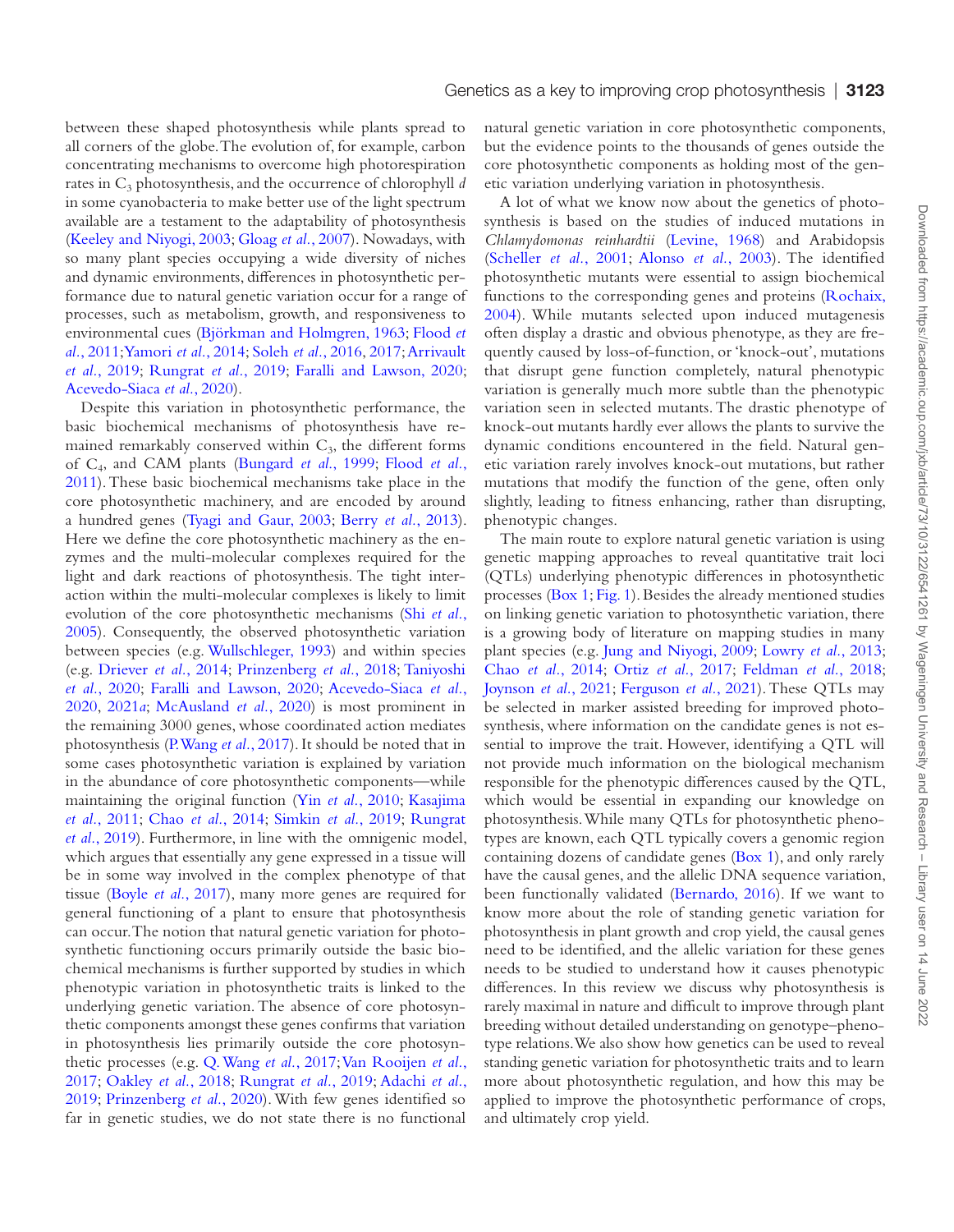#### <span id="page-2-0"></span>Box 1. The concept of genetic mapping

To reveal genetic variation for a given phenotype, it is essential to correlate phenotypic variation to causal genotypic variation. For decades this has been done by genetic linkage mapping approaches ([Nordborg and Weigel, 2008](#page-14-16)). A linkage map represents the order of and distance between genetic markers, based on the recombination frequency between the markers, for each chromosome. Recombination frequencies are best determined in genetically segregating populations, often progeny of a cross between two genetically distinct parents. When such parents are diploid and inbred, and thus homozygous, there will at most be two different alleles per marker or gene. Alleles are sequence variants of the same stretch of DNA, which can comprise a gene or part of a gene, but can also correspond to non-coding DNA. Alleles can only be distinguished based on DNA sequence differences, such as a single nucleotide polymorphism (SNP), an insertion or deletion (InDel), or another kind of sequence variation. Different alleles may confer the same plant phenotype. In mapping approaches the variation for a particular trait, say chlorophyll content, will be determined and correlated with variation between the marker alleles at each genetic locus. If a genetic locus contributes to the trait, this will be due to an allelic difference in one of the genes residing at that locus, meaning one allele contributing to below average chlorophyll content, the other allele contributing to above average chlorophyll content ([Fig. 1](#page-3-0)). Often the marker is not a genetic sequence variant of the gene involved, but genetically closely linked to it. This means, the marker identifies a genetic locus, as it resides in the vicinity of a gene for which each of the two parents of the segregating population carries a different allele, one contributing to low chlorophyll content, the other to high chlorophyll content. Since chlorophyll content is a quantitative trait, expressed in values rather than a classification, such a locus is generally referred to as a quantitative trait locus, or QTL. The likelihood of the association between a marker and the phenotype depends on the mean effect size difference between the allelic groups and the standard deviation around the mean of the phenotype ([Xu, 1995](#page-15-3)). Consequently, QTLs for phenotypes with larger effects and smaller standard deviations will be mapped with more confidence than those for phenotypes with smaller effects or larger standard deviations. Likewise, if a trait is highly polygenic and affected by many genes with different alleles in the two parents, the effect size attributable to each gene is smaller than where the trait is only affected by one variant gene, and the QTLs are harder to map (Korte *et al.*[, 2013\)](#page-13-9).

Often biparental mapping approaches are employed in linkage mapping that can use different types of segregating populations. This could be single-use  $F<sub>2</sub>$  populations, or it could be 'immortal' populations of recombinant inbred lines (RILs), near-isogenic line (NILs), back-cross inbred lines (BILs), or doubled haploid (DH) lines [\(Bazakos](#page-12-13) et al., 2017). RILs are constructed via repeated selfing of F<sub>2</sub> progeny of one F1 hybrid, propagated through single-seed-descent. NILs and BILS are constructed via recurrent backcrossing of  $F_1$  or  $F_2$  progeny to one of the parents, and DHs are constructed through microspore culture or parental genome elimination in the  $F_1$ , and subsequent (spontaneous or induced) doubling of the haploid genome [\(Bazakos](#page-12-13) *et al.*, 2017). Besides biparental populations, multi-parent advanced generation inter-cross (MAGIC) populations may be used, derived from crosses between different  $F_1$  progeny with more than two parental genotypes [\(Beyer](#page-12-14) *et al.*, 2008). While linkage mapping provides strong statistical power to identify a QTL, it does not provide a high resolution as to which allelic difference causes a QTL. A higher resolution can be achieved with subsequent fine-mapping so as to identify sufficiently small regions of the genome holding only one or a few genes associated with the QTL [\(Jaganathan](#page-13-10) *et al.*, 2020).

The increasing ease of generating whole genome sequences has made higher resolution physical maps available, based on a large set of densely spaced sequence markers, often SNPs or InDels [\(Zargar](#page-15-4)  *et al.*[, 2015](#page-15-4)). Diversity panels consisting of different, not obviously related, genotypes, representing many different recombination events are increasingly used to provide marker-dense maps to identify QTLs ([van](#page-14-17)  [Bezouw](#page-14-17) *et al.*, 2019). They often consist of different (natural) accessions of a (wild) species collected at different geographic locations and different niches, but can also be composed of different varieties or breeding lines of a crop species. Such populations are especially attractive for genome wide association studies (GWAS), in which phenotypes are tested for association with small genomic regions, due to the high frequency of recombination events in the population. QTLs identified this way are far narrower than those identified upon linkage mapping in a biparental population, and thus contain far fewer candidates for the causal gene, though the confidence to map such loci is lower than for QTLs identified in biparental populations [\(Nordborg and Weigel, 2008](#page-14-16)).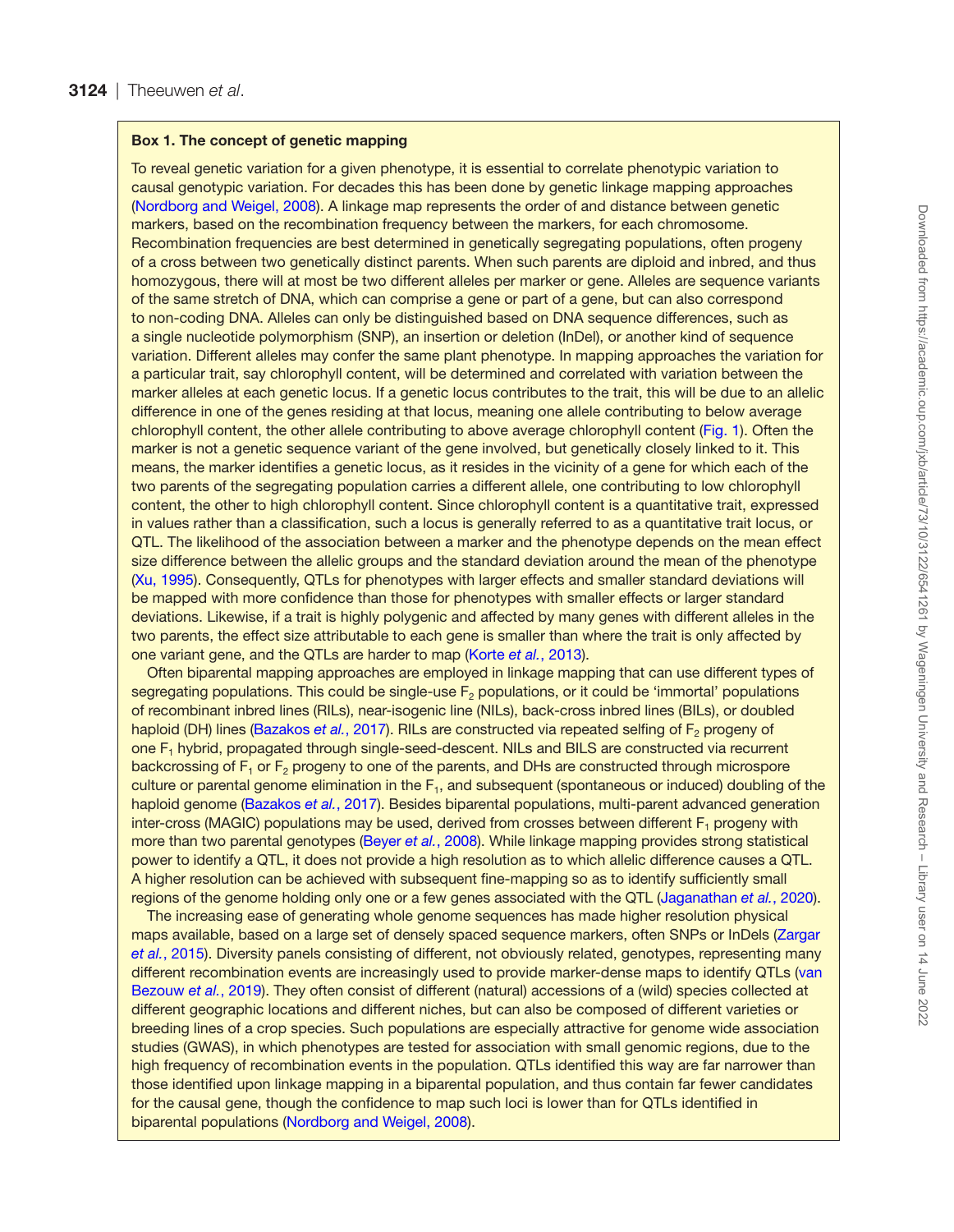

<span id="page-3-0"></span>Fig. 1. Concept of QTL mapping. The example illustrates how a recombinant inbred line (RIL) population is used to correlate genetic variation (depicted in blue and red) and phenotypic variation (depicted in light green and dark green). The likelihood of the association is given as logarithm of odds (LOD) score, where higher values point to stronger associations. The regions on the genome, a locus, with a LOD score above the multiple-testingcorrected threshold is termed a QTL. The principle shown here for a RIL population can be used in all types of bi- and multiparental and GWA mapping approaches.

# Improving the photosynthetic performance of crops

#### *Can photosynthesis be improved?*

While there is plenty of natural and induced genetic variation for photosynthetic functioning, the question arises whether photosynthetic performance can actually be improved by breeding, using either conventional or novel plant breeding techniques. The term 'improving' is very broad, and depending on the perspective it may have different meanings [\(Zelitch,](#page-15-5) [1975\)](#page-15-5). In this context we refer to improving photosynthetic performance, as either capturing more light energy or using each unit of absorbed light energy to more efficiently fix  $CO<sub>2</sub>$ , under some set of environmental conditions, relative to what is currently possible with a reference genotype or an elite cultivar. The 'improvement' may be realized at any of the levels of organization at which photosynthesis is normally measured (e.g. enzyme, protein complex, thylakoid, chloroplast, leaf, and canopy), but in an agricultural context it will be important that the improvement can be seen to act at the level of the canopy or field. With the global human population increasing and the climate changing rapidly, the need for agriculture to constantly push the limits of crop production is likely to increase.

Crop yield can be understood in terms of the efficiency indices: (i) light energy interception by the canopy, (ii) the conversion of that absorbed light energy into the chemical energy of biomass, and (iii) the harvest index ([Monteith, 1994](#page-13-11); [Long](#page-13-12) *et al.*[, 2006](#page-13-12)). Yield increases following the Green Revolution were remarkable and largely inspired by increases in the harvest index and light interception index of crops. By further improving these two efficiency indices, plant breeding contributes to an annual increase in crop productivity. However, this increase is levelling off for the most important staple crops, making it very challenging to meet the increasing demand for higher crop yield (Zhu *et al.*[, 2010;](#page-15-6) Ray *et al.*[, 2012\)](#page-14-18). The third index contributing to crop yield, describing the efficiency of the conversion of intercepted radiation into the chemical energy of biomass, is largely determined by photosynthesis and respiration [\(Monteith, 1994;](#page-13-11) Long *et al.*[, 2006](#page-13-12)). To illustrate the scope of improvement, for soybean, a  $C_3$  species, the current efficiency of intercepted radiation is such that 1.5% of the full spectrum of solar energy per unit area is converted into biomass (Zhu *et al.*[, 2010](#page-15-6)). The theoretical maximum calculated for  $C_3$  species is 4.6%, implying there is potential for a staggering 3-fold improvement in biomass production by improving photosynthesis (Zhu *et al.*[, 2010](#page-15-6)).

## *Why has natural selection not led to improved photosynthesis?*

If energy conversion in photosynthesis is so important, then why has this not been maximized by natural selection and evolution? The answer to this is complex, but it is likely that photosynthesis has been optimized rather than maximized. Photosynthesis is clearly an important process for plants that brings with it the benefits of fixed carbon and energy, but it also brings with it costs; reconciling these costs with the benefits of the process in different environments results in different optimal combinations of photosynthetic properties. In a rather crude way this can be seen in the morphology of parasitic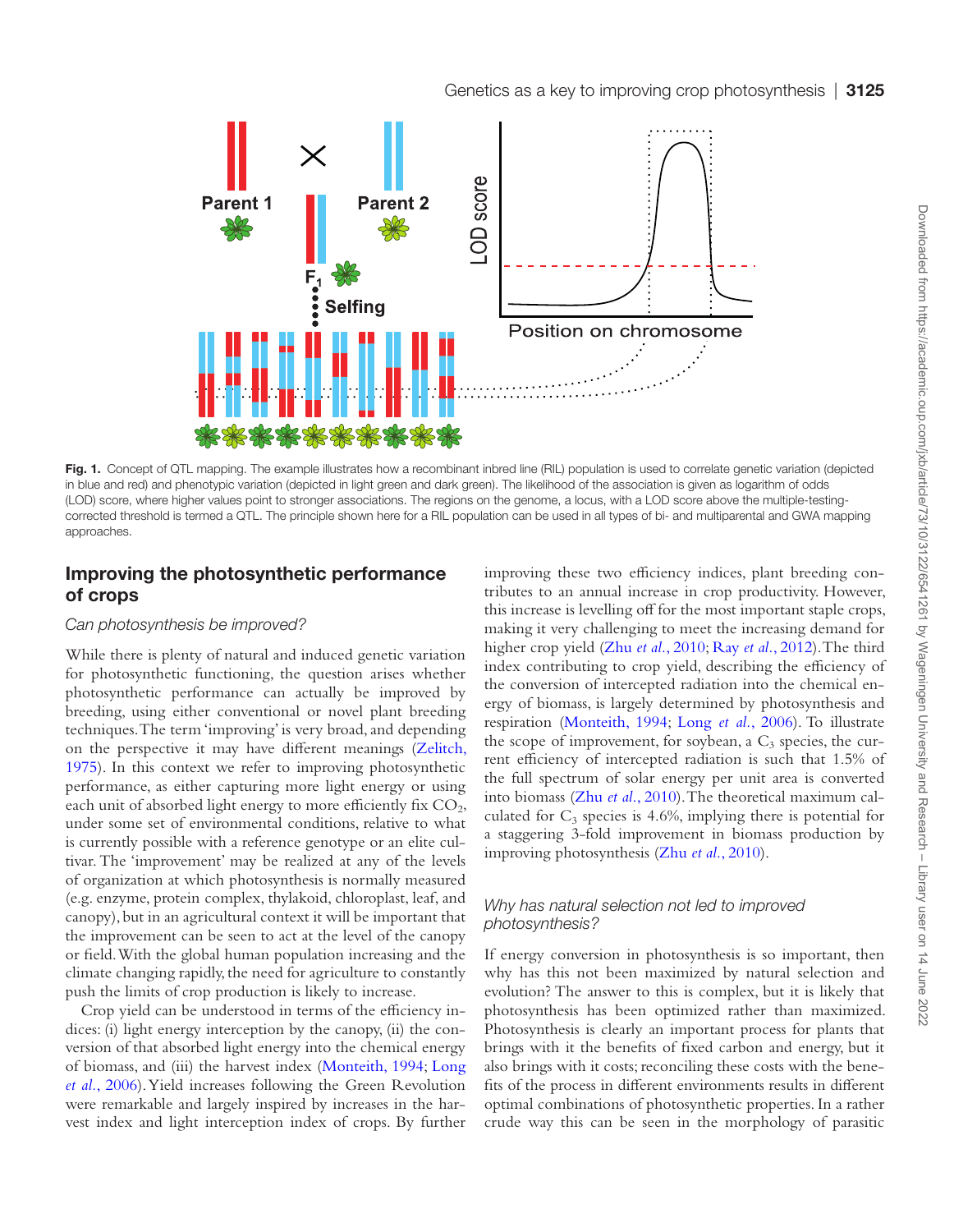#### 3126 | Theeuwen *et al*.

plants in which photosynthesis is no longer used. The parasitic orchid *Rhizanthella gardneri*, for example, has no above ground parts and even flowers underground. It (and many other parasitic plants) dispenses with the costs of the above ground architecture necessary to support and position its leaves so they can function well as light absorbers for photosynthesis and at the same time be supplied with water and be able to export assimilates. This also implies that understanding the optimization of photosynthesis is not a matter that can be understood by analysing just leaf-level photosynthesis, but needs to be understood at the whole plant or, as is the case in agriculture, the canopy level.

Moving onto a simpler (albeit more restrictive) view of photosynthesis and focusing on leaves, there are numerous parameters that can be used to define photosynthesis. One of the most important of these is the maximum rate of photosynthesis as this defines a boundary to the effectiveness of the process as a source of carbon and a means for storing energy. The maximum rate can be that of a leaf, a genotype, a species, a type of plant, etc. Surprisingly, we know of no thorough theoretical analysis of the maximum leaf-level photosynthetic rate since that of [Nobel \(1991\).](#page-13-13) He estimated for  $C_3$  photosynthesis a maximum theoretical CO<sub>2</sub> assimilation rate of 55 µmol m<sup>-2</sup> s<sup>-1</sup> at an irradiance 2000 µmol m<sup>-2</sup> s<sup>-1</sup>. This compares favourably with the highest measured rate of  $C_3$  photosynthesis (see [Box 2](#page-4-0))

#### <span id="page-4-0"></span>Box 2. Maximizing photosynthesis in nature

There are examples in nature where optimal photosynthesis is close to maximal photosynthesis. For some species growing in a sunny, warm, nutritious environment with ample water, but little plant competition and low pathogen and herbivore exposure, it may be advantageous to maximize photosynthesis, especially if the growing season is (very) short. Such conditions occur, but are rare. Think about semi-deserts, with generally sparse vegetation, but occasionally sufficient rainfall to allow short-lived, abundant plant growth. Some of the species with the highest photosynthetic rates are found at such sites, such as the winter annual *Chylismia claviformis*, occurring in the dry semi-deserts of the southwestern part of North America. This species has one of the highest  $CO<sub>2</sub>$  assimilation rates reported for  $C<sub>3</sub>$  plants, exceeding 60 μmol m−2 s−1 [\(Mooney](#page-13-18) *et al.*, 1976). Another remarkable species is *Amaranthus palmeri*, also from North American deserts, which is reported to show assimilation rates exceeding 70 μmol m−2 s−1, at a leaf optimum of 42 °C [\(Ehleringer, 1983\)](#page-12-19). These examples can serve as models to understand how maximal photosynthesis has been selected in nature, and as examples of what may be possible by breeding.

of about 60 µmol m<sup>-2</sup> s<sup>-1</sup>. Not many plants, however, come even close to these very high rates of photosynthesis. Annual  $C_3$  crop plants, species that are normally considered to have high photosynthetic rates, have rates of 20–30 µmol m<sup>-2</sup> s<sup>-1</sup> [\(Nobel, 1991](#page-13-13)), and there is considerable variation in the maximum photosynthetic capacity between types of plants (e.g. [Larcher, 1995](#page-13-14)). In addition to maximum photosynthetic capacity, there are other photosynthetic parameters that contribute to the photosynthetic properties of a plant, for example water use efficiency (e.g. [van den Boogaard](#page-14-19) *et al.*, 1997), phosphorous use efficiency (e.g. [Denton](#page-12-15) *et al.*, 2007), nitrogen use efficiency (e.g. [Evans, 1989\)](#page-12-16), light-limited quantum yield (largely on a  $C_3-C_4$  axis) (e.g. [Ehleringer and Pearcy, 1983](#page-12-17)), and responses to fluctuating light (e.g. [Harbinson and Woodward,](#page-13-15) [1984\)](#page-13-15). Photosynthesis therefore exhibits rich variation in its properties throughout the plant kingdom though this variation may not always be completely understood in terms of a process of optimization. There are some examples where the link between the costs and benefits of a photosynthetic property are more straightforward. Across species, leaf nitrogen is broadly related to maximum photosynthetic rate (e.g. [Evans,](#page-12-16) [1989;](#page-12-16) [Reich](#page-14-20) *et al.*, 1994) and within a species this relationship is much stronger (e.g. [Evans, 1988;](#page-12-18) [Makino](#page-13-16) *et al.*, 2003). More photosynthesis needs more nitrogen but many habitats are nitrogen limited, making higher photosynthetic rates more uneconomic, resulting in an optimum for photosynthesis that is less than the potential maximum rate of 60 µmol  $m^{-2} s^{-1}$ . If a plant has an insufficiency of nitrogen, photosynthesis will be depressed relative to the maximum achieved under conditions of adequate nitrogen nutrition [\(Evans, 1988\)](#page-12-18). So the maximum rate of photosynthesis actually varies a lot from leaf to leaf and in most cases needs to be seen as the result of an optimization process rather than as a biophysical limit.

To place this into perspective, in natural environments the fittest genotypes are selected, where fittest is defined as the ability to reproduce best [\(Popper, 1959\)](#page-14-21). Even though improved photosynthesis might result in increased growth or higher seed yield, this might not be advantageous in a natural setting. Biotic and abiotic stresses, rather than suboptimal photosynthesis, are likely to impose more limitations on plant growth and reproduction in the field. Therefore photosynthesis is unlikely to be a permanent limitation on growth, and selection for improved photosynthesis may only infrequently occur, providing a poor driver of evolution. Furthermore, once a species has evolved its physiology to support photosynthesis in a given environment, adapting to a new environment can prove challenging [\(Leimu and Fischer, 2008\)](#page-13-17). While in some cases this happens naturally, in other cases the required natural genetic variation is not available. If local populations of a species are geographically dispersed, gene flow will be limited making exchange of adaptive solutions difficult. Adaptation may also require too many steps to be taken before an optimum is reached, and if none of the intermediate steps improves fitness, the chances of reaching the optimum will be very low (as described by fitness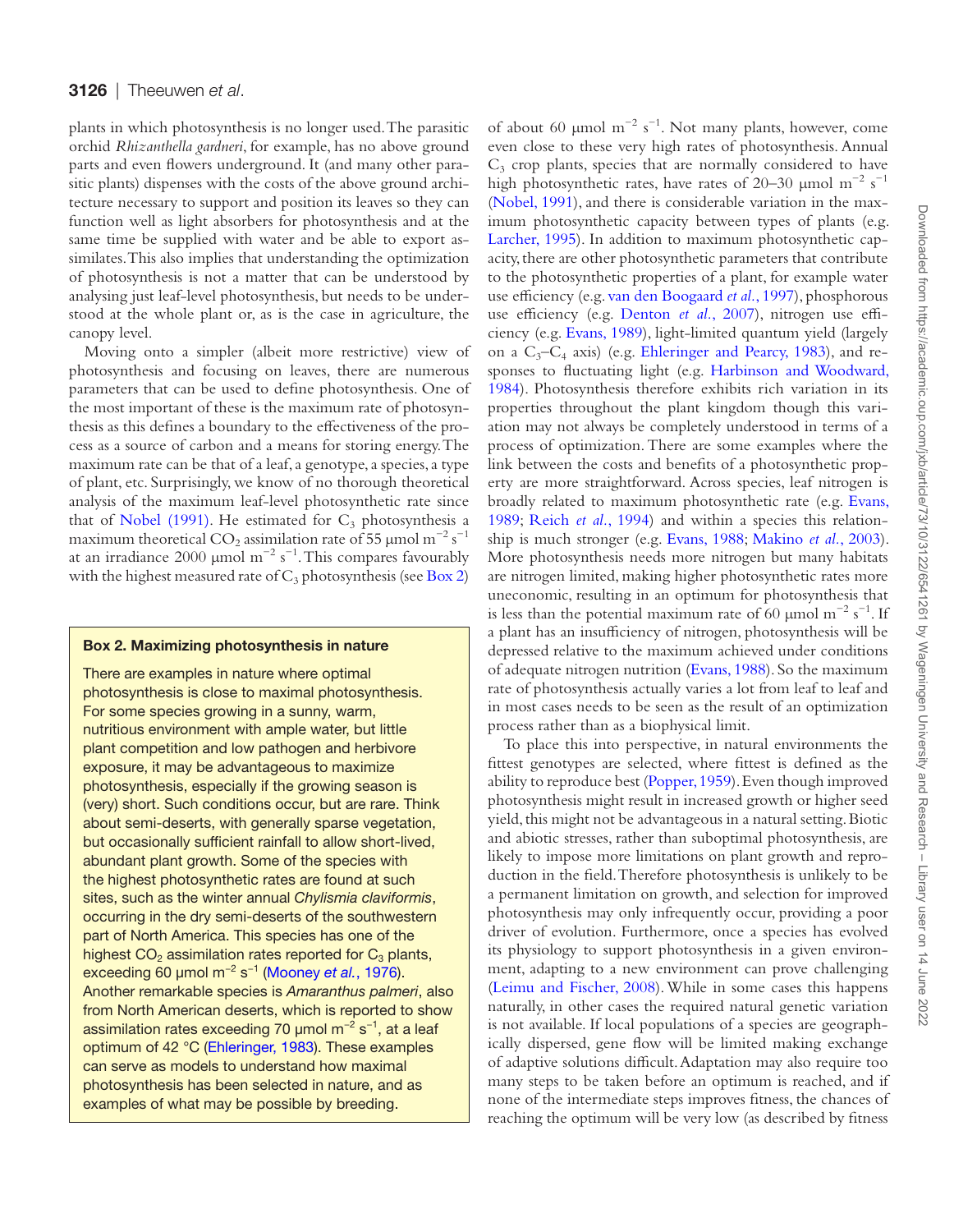landscapes). In other words, the complex nature of photosynthesis, which brings with it interdependency between components of the system, limits the options for changing any part of the system, and as such a change might prove to be disruptive for the system as a whole. Consequently, photosynthetic capacity can be fixed at a level well below the maximal for a given environment.

#### *Why has plant breeding not led to improved photosynthesis?*

While natural systems may rarely select for plants with maximum photosynthesis due to various environmental and genetic constraints, these constraints may be removed for crop species, as agricultural systems are fundamentally different from most natural environments. Environmental conditions impairing production are actively minimized by watering, fertilizing, weeding, and pest management of crops. Tradeoffs that may exist in a natural condition, favouring optimal over maximal photosynthesis, may be irrelevant in agriculture. Since natural selection for optimal photosynthesis has resulted in genetic variation for photosynthetic traits in many species, such could be exploited to improve photosynthetic performance of crops in agriculture. Plant breeding can facilitate gene flow to interconnect the optima of fitness landscapes, and allow the best photosynthetic performance to be selected in a way that would be difficult to achieve in nature. Studies into historically released cultivars show that in some crops increases in photosynthetic rate have been made, but in other crops there is no sign of such increase ([Table 1\)](#page-5-0). So, plant breeding has occasionally contributed to improved photosynthesis, though in part unintentionally due to a correlation between yield and photosynthesis. Yet, the absence of widespread photosynthetic

improvements in crops, and the presence of considerable variation in photosynthetic performance in elite cultivars, demonstrates that there is no simple correlation between yield and photosynthetic performance (e.g. [Driever](#page-12-6) *et al.*, 2014). This is likely due to the complex interactions between different mechanisms that act as bottlenecks for improving photosynthetic performance indirectly via selection for higher yield. It is here where direct phenotyping of components of photosynthetic functioning can contribute to improved photosynthesis and to identification of the bottlenecks that currently prevent yield increases.

#### *Status quo in improving photosynthesis*

To assess the bottlenecks that can be targeted for photosynthetic improvements, the energy losses in photosynthesis have been modelled (Zhu *et al.*[, 2010](#page-15-6)). The current understanding of the biochemical function of especially the core of the photosynthetic components allows the pinpointing of mechanisms that form bottlenecks. Alleviating these bottlenecks can range from relatively simple solutions, such as bypassing photorespiration and increasing the recovery from the photoprotective state, to more complex solutions such as converting crops from  $C_3$  to C4 photosynthesis (Zhu *et al.*[, 2010](#page-15-6)). These elegant advances, achieved through genetic modifications, have been shown to be very effective [\(Kromdijk](#page-13-19) *et al.*, 2016; [Driever](#page-12-20) *et al.*, 2017; [South](#page-14-22) *et al.*, 2019; [Simkin](#page-14-8) *et al.*, 2019; [López-Calcagno](#page-13-20) *et al.*, [2020\)](#page-13-20), but can also be very challenging to achieve [\(Ermakova](#page-12-21)  *et al.*[, 2020](#page-12-21)). It is noteworthy that the effective improvements in recovery from the photoprotective state that were shown to result in increased yields in tobacco ([Kromdijk](#page-13-19) *et al.*, 2016) were not reproducible in Arabidopsis [\(Garcia-Molina and](#page-13-21)  [Leister, 2020\)](#page-13-21), meaning that it is not a one-size-fits-all solution.

<span id="page-5-0"></span>**Table 1.** Overview of photosynthetic improvements in historically released cultivars in four major crops

| Crop    | Range of released date cultivars used in study | Main finding on photosynthetic improvements                                                                                   | Reference                   |
|---------|------------------------------------------------|-------------------------------------------------------------------------------------------------------------------------------|-----------------------------|
| Rice    | 1882-1976                                      | Photosynthetic rate increased in the first half of 20th<br>century, but afterwards improvement was less pro-<br>nounced       | Sasaki and Ishii (1992)     |
| Rice    | 1893-1991                                      | Photosynthetic rate improved only in some cultivars, but<br>overall the photosynthetic rate correlated poorly with<br>biomass | Zhang and Kokubun (2004)    |
| Rice    | 1966-1997                                      | Maximum photosynthetic rate decreased until 1980, but<br>recovered slightly afterwards                                        | Hubbart et al. (2007)       |
| Wheat   | 1981-2008                                      | Photosynthetic rate increased, but after early 2000 im-<br>provement was less pronounced                                      | Zheng et al. $(2011)$       |
| Wheat   | 1958-2007                                      | No increase in conversion efficiency                                                                                          | Sadras <i>et al.</i> (2012) |
| Wheat   | 1967-2010                                      | Photosynthetic rate increased                                                                                                 | Ding et al. (2020)          |
| Maize   | 1931-~1990                                     | No increase in conversion efficiency                                                                                          | Ding <i>et al.</i> (2005)   |
| Soybean | 1934-1992                                      | Photosynthetic rate increased                                                                                                 | Morrison et al. (1999)      |
| Soybean | 1951-2006                                      | Photosynthetic rate increased                                                                                                 | Jin et al. (2010)           |
| Soybean | 1923-2007                                      | Conversion efficiency increased                                                                                               | Koester et al. (2014)       |
| Soybean | 1923-2007                                      | Maximum photosynthetic capacity has not increased,<br>but daily carbon gain has increased                                     | Koester et al. (2016)       |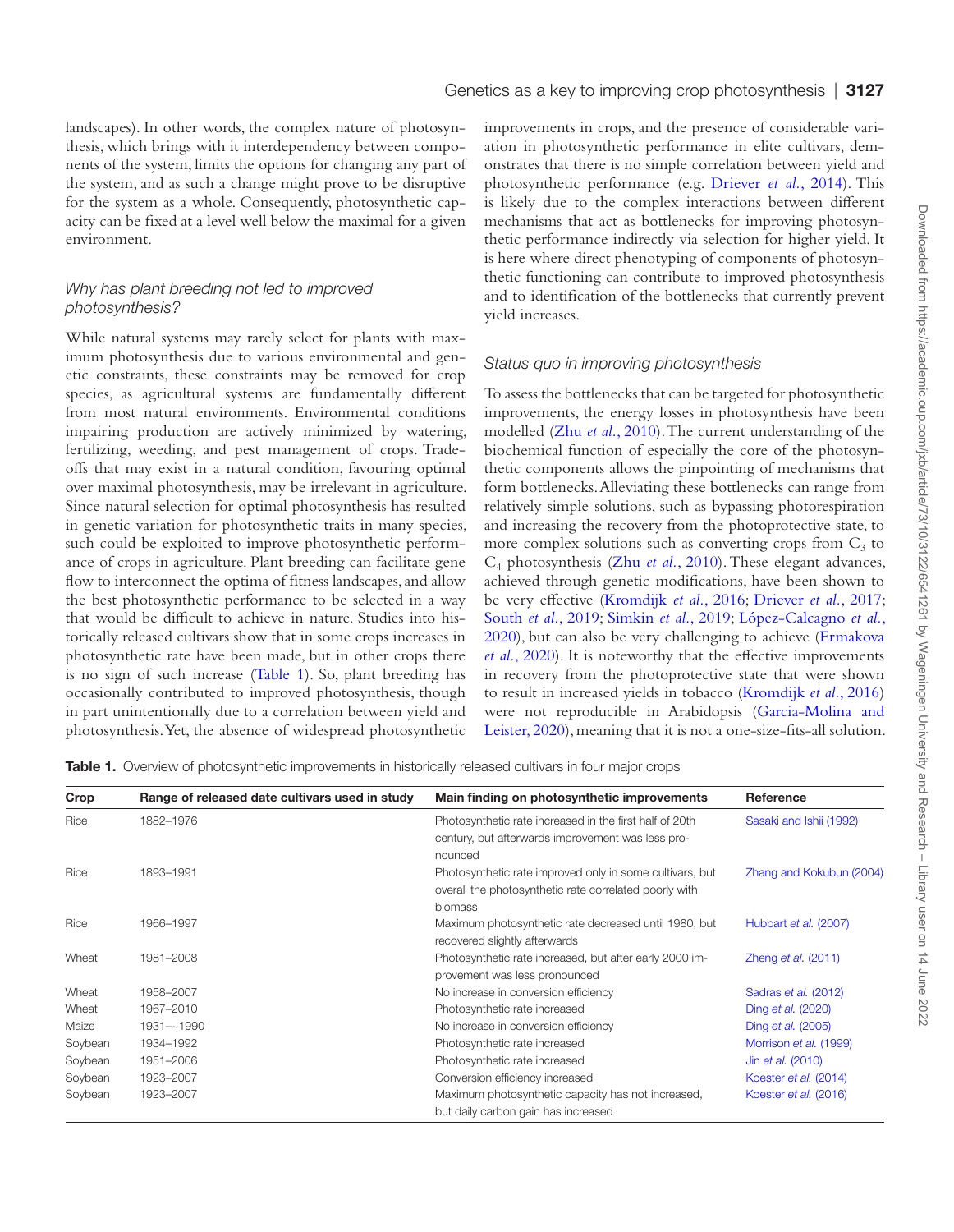Nevertheless, these approaches underline that improvements can be made, and undoubtedly more of these developments will follow.

So far most progress has been made in mechanisms that are part of the core photosynthetic apparatus, or processes directly linked to them. The absence of natural genetic variation in the core photosynthetic machinery makes genetic modification a suitable approach (Ort *et al.*[, 2015\)](#page-14-25). However, this dismisses the potentially thousands of other genes, for which there is natural genetic variation, that hold the capacity to improve photosynthesis. Moreover, genetic modification limits the range of crops that can be improved and the countries in which such crops can be grown. This is another reason to consider improving photosynthetic performance of crops via natural genetic variation as an attractive alternative. To improve photosynthetic performance through selection of standing genetic variation, two approaches can be followed, which are not mutually exclusive [\(Fig. 2\)](#page-7-0). The most straightforward way is to exploit genetic variation for photosynthetic phenotypes in marker assisted breeding and genomic selection approaches of crops. This will of course need awareness of this option among plant breeders, as well as suitable germplasm, appropriate phenotyping facilities, and the right statistical framework, as support. A more sophisticated way would be to study the genes involved in photosynthesis that are not yet identified as such, and determine the genetic constraints underlying physiological bottlenecks in crop photosynthesis. With such knowledge, a systematic approach can be designed to improve crop photosynthesis and yield in a targeted way. This would open up knowledge on the thousands of genes involved in photosynthesis for which there is genetic variation, which so far have remained undiscovered and cannot be used to improve photosynthesis. To illustrate this, of the ~3000 Arabidopsis nuclear genes encoding a protein predicted to have a chloroplast target peptide, and to likely play a role in photosynthesis, only 15% have a known role in photosynthetic performance [\(Fristedt, 2017](#page-12-24)). Only for a very few of these genes has the phenotypic effect of allelic variation been explored.

## Quantitative and molecular genetics

So, what are the options on how quantitative and molecular genetics can help to reveal natural genetic variation for photosynthetic traits and establish the identity and function of the genes involved? To guide this discussion, a schematic overview is given in [Fig. 2.](#page-7-0)

#### *Genetic mapping approaches to reveal nuclear genetic variation*

Most plant traits are quantitative, meaning they are expressed in (non-discrete) values. Examples of quantitative traits are flowering time, plant biomass, and the efficiency of photosynthesis. The identification of genes underlying quantitative traits can be resolved by genetic mapping [\(Box 1\)](#page-2-0). In order to decide on which mapping approach to use, it is important to discuss the advantages and disadvantages of the most common approaches. In the past, most genetic mapping involved bi- and multiparent mapping populations, but in the last decade, the use of diversity panels for genome wide association studies (GWAS) has gained importance ([Bazakos](#page-12-13) *et al.*, [2017\)](#page-12-13). While we will focus on discussing approaches for diploid inbreeding species, the concepts also apply to outbreeding and polyploid species.

Bi- and multiparental populations ([Box 1\)](#page-2-0) are very useful in revealing most of the heritability for a specific phenotype. The low genetic diversity in these populations, derived from only a few parental lines, contributes to a high statistical power to detect QTLs, due to the roughly equal distribution of alleles (e.g. 50:50 at each locus in a biparental population or 25:25:25:25 in a tetra-parental population). Though they require several generations to construct, once available they allow the use of replicate plants per genotype in the study, thereby providing high confidence of plant phenotypes. Immortal populations also provide the opportunity to use the same population for replicate experiments in different environmental conditions, allowing the identification of robust QTLs, expressed in several environments or over several years. Bi- and multiparental populations can also be effective in resolving non-additive genetic variation, such as that caused by epistatic interactions. Epistasis is a very common biological phenomenon, meaning that the phenotypic effect of an allele at a specific locus depends on the effect of an allele at another locus [\(Mackay, 2014\)](#page-13-27). Due to the interaction of these alleles, the statistical power to detect epistatic QTLs is lower than for additive QTLs, and sometimes insufficient, although always better for bi- and multiparental populations than for diversity panels used for GWAS ([Nelson](#page-13-28) *et al.*[, 2013;](#page-13-28) [Mackay, 2014](#page-13-27)). Since photosynthesis is so complex, it is a prime example of a process in which epistatic interactions are likely to play a role. Thus, bi- and multiparental mapping holds great potential for revealing genetic variation for photosynthesis, especially when a large population can be screened, and even more so if the population is derived from phenotypically distinct parental lines, previously identified in a diversity screen for GWAS.

GWAS make use of diversity panels, rather than bi- or multiparent populations, which means a GWAS population, or diversity panel, typically represents much more genetic diversity and a higher density of recombination events between genomic regions than present in bi- or multiparental populations. The genomic region in which no recombination is found, when comparing all accessions in the diversity panel, is often referred to as being in linkage disequilibrium (LD) [\(Flint-Garcia](#page-12-25) *et al.*, 2003). In wild species, the decay of LD may be in the order of hundreds to a few thousands of base pairs, while in domesticated species, which have gone through a genetic bottleneck, the decay of LD can be in the range of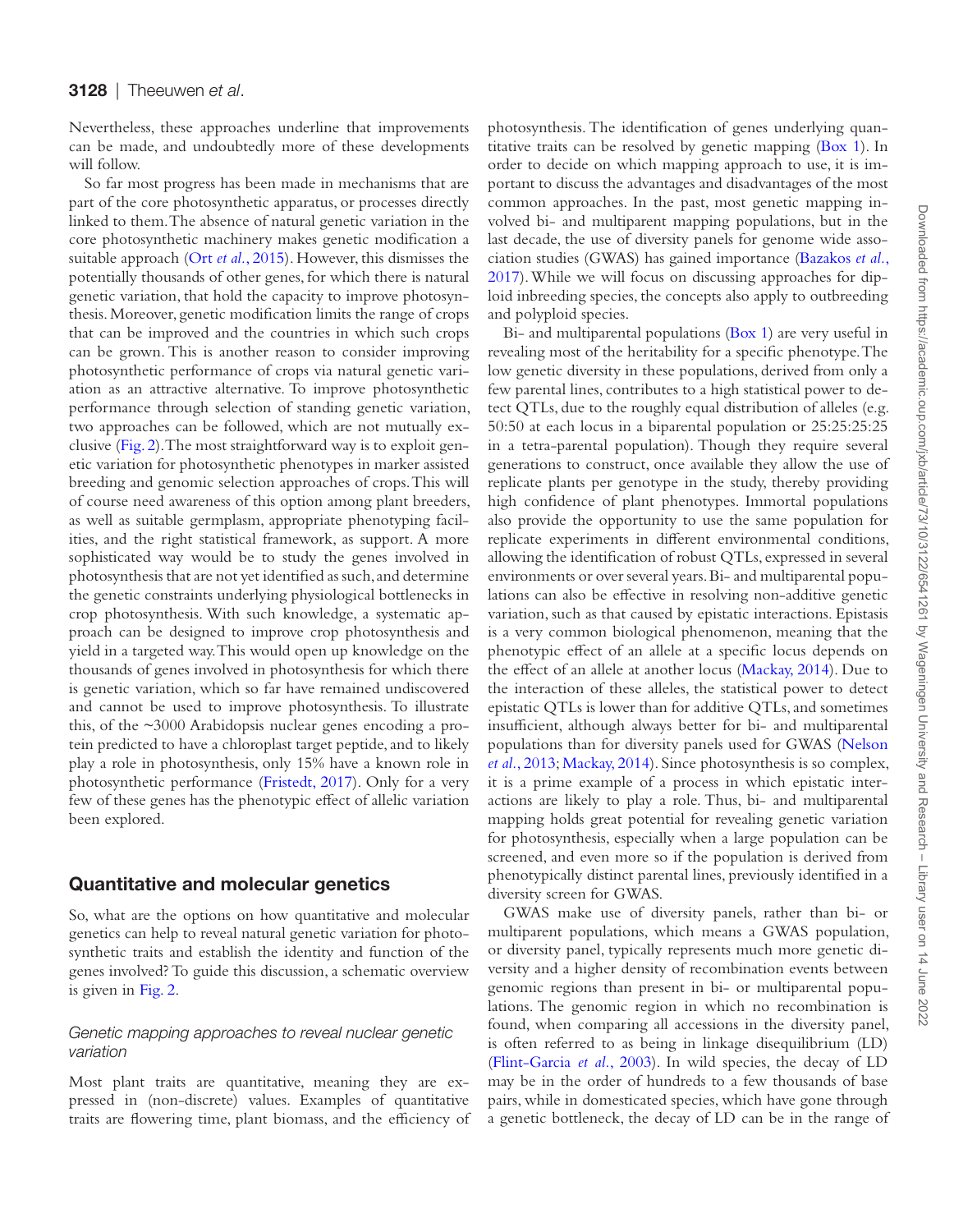

<span id="page-7-0"></span>Fig. 2. Schematic overview of how natural genetic variation within a species can contribute to improving photosynthesis. Through analysis of nuclear and organellar genetic diversity, interesting marker phenotype associations can be revealed. These can be used directly in marker assisted breeding and genomic selection programmes, and the populations can be used to study correlations and responses of photosynthetic phenotypes. In order to gain more knowledge on how natural genetic variation contributes to photosynthesis, the casual genes have to be identified via gene validation methods. Near isogenic lines and transformed lines containing different alleles can be used to deepen physiological processes in which these genes play a role. Ultimately some of these will form new targets for photosynthetic improvements.

100-kbp [\(Flint-Garcia](#page-12-25) *et al.*, 2003). The high density of recombination events in wild species gives GWAS a very high mapping resolution ([Bazakos](#page-12-13) *et al.*, 2017), and often restricts the QTL region to cover only a small number of candidate genes. Additionally, a diversity panel for GWAS is easily composed from available crop germplasm, or may be collected in a few months for wild species. If the species is autogamous, collected accessions may already be largely homozygous and nearly 'immortal', and thus may only need to be genotyped once. This has prompted GWAS as the upcoming approach to map genetic diversity in the past decade ([Bazakos](#page-12-13) *et al.*, 2017). It was first established for Arabidopsis ([Atwell](#page-12-26) *et al.*, 2010), but since then has been used for many more plant species (e.g. as reviewed in [van Bezouw](#page-14-17) *et al.*, 2019; [Gupta](#page-13-29) *et al.*, 2019; [Hao](#page-13-30)  *et al.*[, 2020](#page-13-30)).

The high genetic variation of the diversity panels used in GWAS also means there may be several alleles for a locus, some of which may be represented at a high frequency in the panel, while others may be rare ([Forsberg](#page-12-27) *et al.*, 2015). Alleles that are present at low frequencies are unsuitable for QTL analysis, as the statistical power to detect the QTL will be too low [\(Korte](#page-13-9) [and Farlow, 2013\)](#page-13-9). Adaptations to specific environments, as is often the case for photosynthesis-related traits, may result in high allele frequencies in local, adapted, populations, but when considered over the full diversity panel, comprised of accessions from many, global populations, the favoured allele may be rare, resulting in poor statistical power to detect it ([Barboza](#page-12-28) *et al.*[, 2013](#page-12-28); [Lopez-Arboleda](#page-13-31) *et al.*, 2021). Another important aspect to consider in GWAS is the effect of kinship in the ability to detect QTLs. If the diversity panel contains many accessions that are much more closely related to each other than to other (groups of) accessions, the population structure that results from this kinship may enhance the false detection of a QTL, as several markers will be shared among those related accessions, and a marker–phenotype association may occur just by chance. This means population structure must be accounted for, and can also statistically be corrected for, in GWAS, to avoid false associations to be detected as QTLs [\(Korte and Farlow,](#page-13-9)  [2013\)](#page-13-9). This does, however, mean that genetic variation that is tightly associated with a local lineage is difficult to detect, as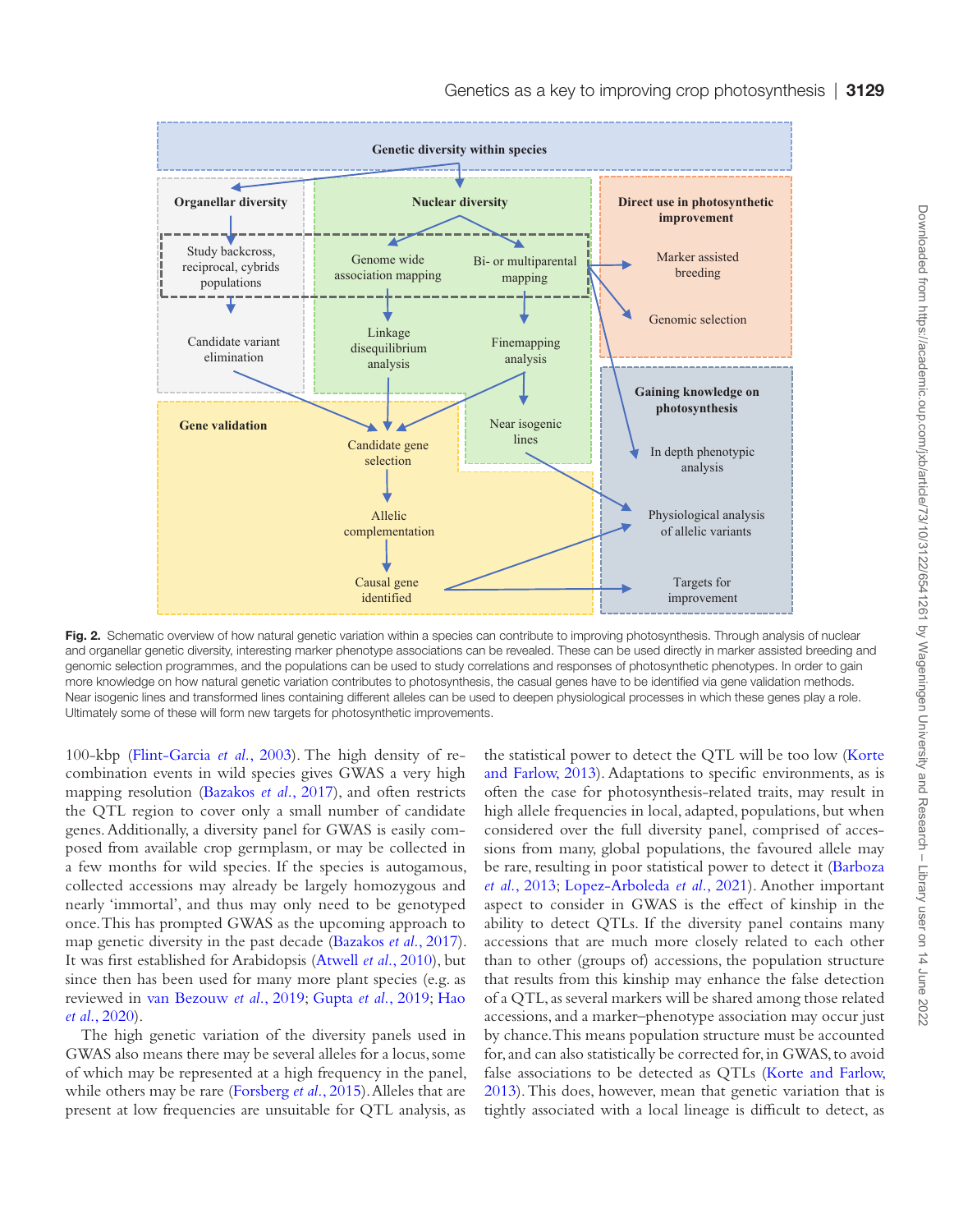the statistical correction ignores such associations. To get high resolution mapping, a very high genetic marker density will be needed, often in the range of hundreds of thousands or even millions of single nucleotide polymorphism (SNP) or insertion or deletion (InDel) markers. While this is now technically feasible ([Jaganathan](#page-13-10) *et al.*, 2020), it poses problems with respect to the statistical analysis. With more markers to be tested for marker–phenotype associations, the chance of finding an association at random, without an actual causal relation between genetic variant and phenotype, will increase. This 'multiple testing error' can be corrected for by adjusting the significance threshold needed to classify a marker–trait association probability as significant. Most commonly used methods correct for multiple testing errors by taking a naïve Bonferroni or false-discovery rate threshold, or alternatively by performing permutation testing to take the underlying phenotypic distribution into account [\(Storey and Tibshirani, 2003](#page-14-26); [Freudenthal](#page-12-29) *et al.*[, 2019](#page-12-29), Preprint). QTLs identified with probability scores (often expressed as the minus logarithm of the *P*-value) above these thresholds are most likely to be valid QTLs that warrant further follow-up study. However, one should realize that QTLs that do not reach the significance threshold may still be valid, and QTLs that exceed the threshold may be false [\(Korte and Farlow, 2013](#page-13-9)). As a consequence of these issues, GWAS diversity panels often display large phenotypic diversity, and high heritability, but may only reveal a few QTLs. In most cases, QTLs with relatively low explained variance are detected, often barely reaching the significance threshold. This implies that while GWAS will reveal associations, the number of identified QTLs is often an under-representation of the total number of available QTLs present in the diversity panel. Especially when very few QTLs are found, one may want to resort to additional bi- and multiparental mapping approaches, using new or existing populations generated by crossing genotypes with interesting phenotypes as identified in the phenotypic screen that initiated the GWAS.

All of these genetic mapping methods, with their advantages and disadvantages, are commonly used in photosynthetic research. While somewhat variable between studies, biparental mapping (e.g. [Jung and Niyogi, 2009](#page-13-6); Yin *et al.*[, 2010;](#page-15-2) [Lowry](#page-13-7) *et al.*[, 2013;](#page-13-7) [Oakley](#page-14-11) *et al.*, 2018; [Feldman](#page-12-10) *et al.*, 2018) seems equally successful in finding QTLs as GWAS (e.g. [Chao](#page-12-7) *et al.*, [2014;](#page-12-7) [P. Wang](#page-14-7) *et al.*, 2017; [Ortiz](#page-14-15) *et al.*, 2017[; Van Rooijen](#page-14-10) *et al.*, [2017;](#page-14-10) [Rungrat](#page-14-2) *et al.*, 2019; [Prinzenberg](#page-14-12) *et al.*, 2020; [Joynson](#page-13-8) *et al.*[, 2021;](#page-13-8) [Ferguson](#page-12-11) *et al.*, 2021). Initially much of this work was performed in model species like Arabidopsis, for which suitable mapping populations are readily available, but these approaches are increasingly feasible in crop species. In order to develop immortal mapping populations as efficiently as possible, speed breeding allows for more generations per year, and fast construction of mapping populations in crops [\(Watson](#page-14-27) *et al.*, 2018). The costs of genotyping are still decreasing, and novel, cheaper genotyping approaches are still being developed [\(Gaio](#page-12-30) *et al.*, [2019,](#page-12-30) Preprint). Consequently, depending on the crop, and the time, budget, phenotype, and aim of the project, one should be conscientious in selecting the appropriate mapping approach.

#### *Marker assisted breeding and genomic selection*

Once a QTL is identified as holding interesting genetic variation for a trait, it can feed directly into a marker assisted breeding programme to introduce and establish the favourable allele in elite crop lines, thereby improving photosynthesis. The success and impact of this will rely on the number of QTLs affecting the trait, and the percentage of phenotypic variance that is explained by the QTL. Photosynthesis is a highly polygenic trait, affected by many QTLs, often with relatively small effect sizes. Consequently, introgression of individual QTLs will be logistically complex, requiring large recombinant populations or many subsequent cycles of crossing and selection, to be able to select the rare recombinants that will combine several alleles with positive effects on the trait, while retaining all other important crop traits. Instead, genomic selection approaches might be more suited. Genomic selection attributes a weight to each individual marker, which depends on its association with the trait [\(Meuwissen](#page-13-32) *et al.*, 2001). So rather than identifying individual QTLs, it predicts the breeding value of genotypes based on the overall prediction of all markers combined, also known as genomic estimated breeding value for a genotype [\(Crossa](#page-12-31) *et al.*, 2017). In this way, the underlying function remains unknown, but in contrast to classical breeding where individual alleles have to be incorporated, in genomic selection approaches many alleles with a combined large effect on the trait can quickly be incorporated into elite breeding material. This has been shown to be very effective in yield improvements and disease resistance breeding ([Beyene](#page-12-32) *et al.*, 2015; [Rutkoski](#page-14-28) *et al.*[, 2015](#page-14-28)), and is used in commercial breeding programmes for soybean and maize [\(Bernardo, 2016\)](#page-12-12). Genomic selection has not yet contributed to improvements in photosynthetic performance, but this is likely to change when using natural genetic variation for improving photosynthesis becomes more mainstream. This will be especially the case if more becomes known on the interaction of photosynthesis QTLs with the environment, the so-called genotype×environment interactions. Photosynthesis phenotypes are prone to be affected by the environment [\(Murchie](#page-13-33) *et al.*, 2018), which means that alleles beneficial in certain crop production conditions may not be beneficial in another environment or agricultural system. Due to the speed at which genomic selection can proceed, different elite cultivars may rapidly be generated for a range of environments.

#### *Fine mapping and candidate gene validation*

The identification of QTLs for photosynthetic traits in model and crop species has become more common in recent years, and QTLs can feed into marker assisted breeding programmes to improve photosynthesis. However, it is also relevant to study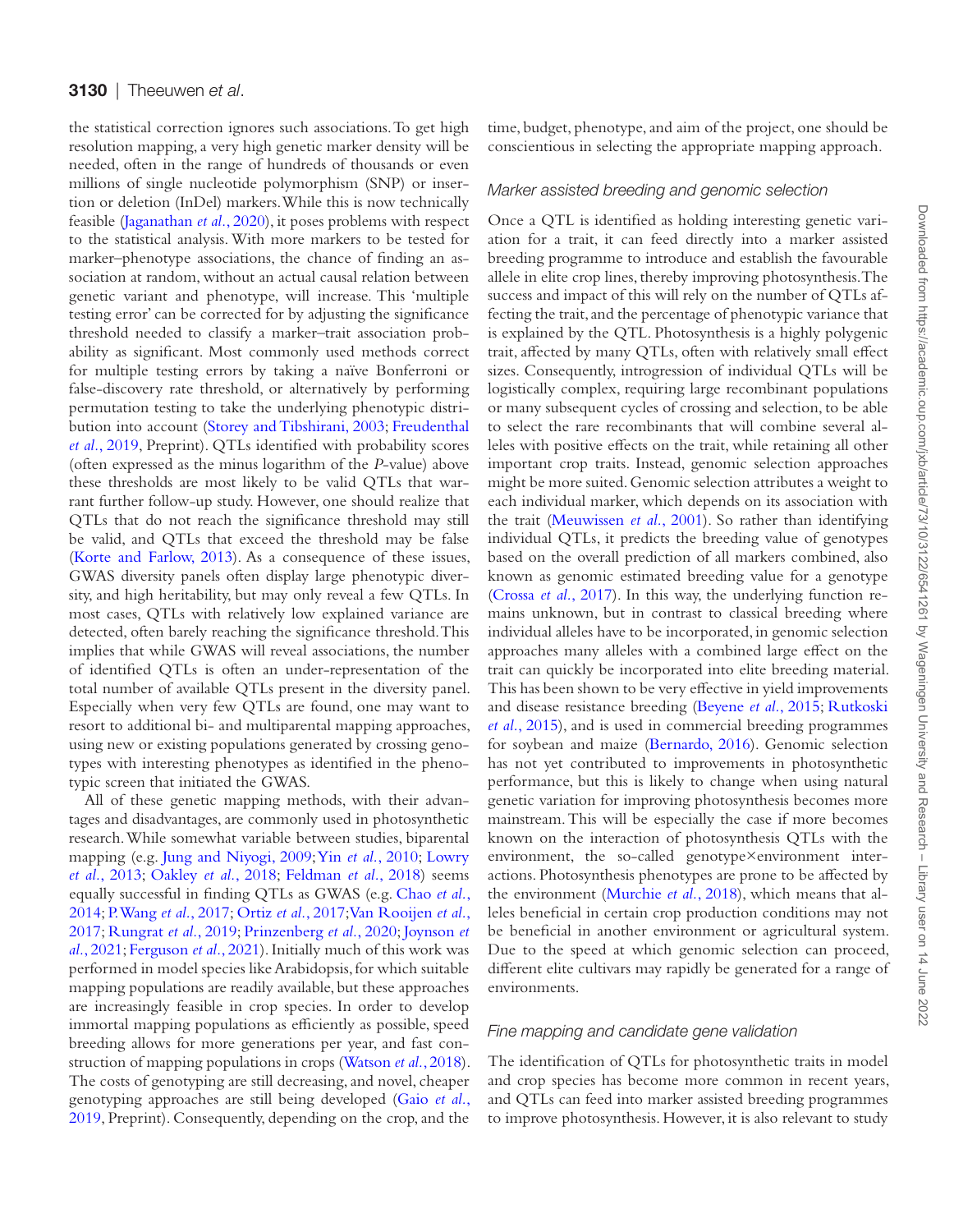the function of the gene and alleles underlying the QTL, to better understand their role in photosynthesis [\(Fristedt, 2017](#page-12-24)). Revealing their function can increase the versatility of genetic modification studies and pinpoint relevant physiological mechanisms, to subsequently improve photosynthesis ([Fig. 2\)](#page-7-0). While, in principle, mutant screens are very effective for revealing the function of genes [\(Belcher](#page-12-33) *et al.*, 2015; Li *et al.*[, 2019\)](#page-13-34), a gene knock-out can be lethal, making it impossible to study the gene function via a knock-out mutant. Moreover, a knock-out mutant may show an altered photosynthetic phenotype, but such may be a pleiotropic effect, and only one aspect of a complex mutant phenotype, as the gene is only indirectly involved in photosynthesis. In such cases, it will remain difficult to determine the actual function of the gene with respect to photosynthesis. It is here that the study of allelic variation, in which functional differences convey more subtle differences, is useful. Knowledge on such subtle allelic variation is also much more likely to contribute to improving photosynthesis by breeding. As gene function analysis can be time consuming, such is especially feasible in model species like Arabidopsis, whereupon the knowledge can be translated to crops, or serve as an example for targeted follow-up studies in crops.

In revealing the responsible gene(s) underlying a QTL, a common mistake is to assume that the causal gene is the one closest to the marker with the highest genotype–phenotype association. Such is generally not the case, and proper gene validation is needed using a limited set of candidate genes. In the case of QTL mapping in bi- or multiparental mapping approaches, QTLs are often mapped to a large genomic region containing hundreds of genes. Resolving these will need one or more rounds of fine-mapping, using the generation of additional segregating populations, to reduce the QTL region by means of additional recombinations (e.g. [Adachi](#page-11-2) *et al.*, 2019). Fine-mapping can benefit from the use of near isogenic lines (NILs), which vary for the QTL region, but are otherwise isogenic ([Alonso-Blanco and Koornneef, 2000](#page-12-34)). Especially since photosynthesis is affected by many genes, by using NILs one will be able to examine the consequences of the variation in the target region only, as there will be no genetic variation in the rest of the genome. NILs can also be very useful to study the physiological impact of the QTL variation (e.g. [Adachi](#page-11-3) *et al.*[, 2014](#page-11-3)). To facilitate the speed in which NILs can be developed and used, especially for crops, it is worth considering the use of heterogeneous inbred families as a bi- or multiparental population, as these hold regions that are still heterozygous, allowing the quick identification of NILs [\(Tuinstra](#page-14-29) *et al.*, 1997). In GWAS, the mapping resolution is sometimes enough to directly pinpoint the causal gene, although this will require the availability of all sequence polymorphisms in all genotypes of the GWAS population, which is rare ([Jaganathan](#page-13-10) *et al.*, 2020). Consequently, the marker is often simply a pointer to a region without any recombination in any of the genotypes in the studied population, also known as a haplotype block ([Gabriel](#page-12-35)  *et al.*[, 2002\)](#page-12-35). The decay of LD will determine the size of the haplotype block that carries the genetic variant responsible for the genotype–phenotype association. In principle all genes within this haplotype block could represent the variant allele causal for the target phenotype. Once the haplotype block is identified, it is tempting to determine possible causality of the obvious candidates in the region based on what is known about the predicted functions of genes in the block. One needs to be cautious though, as the function of many plant genes is still unknown, even for Arabidopsis [\(www.arabidopsis.org\)](http://www.arabidopsis.org), because of which one may focus on a likely candidate and miss the actual causal gene, and thus the opportunity to shed further light on the biology underlying the target phenotype ([Baxter,](#page-12-36) [2020\)](#page-12-36). As further outlined below, the actual identification of the DNA sequence variant, be it a SNP, InDel, or other, is not trivial, is often laborious, and is sometimes unachievable, which may be frustrating.

When the number of candidate genes has been narrowed down to about 10, either upon fine-mapping in the biparental population, or upon LD analysis in GWAS, the gene validation can start. As a first step, and as a first step only, a mutant analysis of the remaining candidate genes is often the preferred next step. If a mutant with a loss-of-function allele produces a phenotype consistent with the function of the hypothetical wild-type gene giving rise to the phenotype used in the QTL analysis, then that mutant may point to the causal gene. Knockout lines may be obtained via available stock centres, such as the T-DNA insertion lines for Arabidopsis [\(https://arabidopsis.](https://arabidopsis.info) [info](https://arabidopsis.info) or [https://abrc.osu.edu/](https://abrc.osu.edu/﻿)), or by CRISPR–Cas-mediated gene editing. As genotypes within a species can vary substantially for photosynthetic traits ([Wójtowicz and Gieczewska,](#page-14-30) [2021\)](#page-14-30), it is important to realize that the phenotype of a lossof-function mutant may depend on the genetic background. Since most Arabidopsis T-DNA mutants have been generated in a Columbia (Col) background, there will not be any mutants for genes that are absent from Col or genes for which Col has a natural loss-of-function allele, both of which are common (Gan *et al.*[, 2011\)](#page-12-37). However, it is insufficient or even inappropriate to conclude on causality of the QTL by establishing that the phenotype of a knock-out allele of one of the candidate gene involves the same biological process that is studied in the QTL analysis. Note that with over 3000 genes involved in photosynthesis in Arabidopsis (which is about 1 in 10), there is a good chance that one of the genes of a haplotype block covering 10 genes will give a knock-out mutant photosynthesis phenotype. While this may indeed be the gene underlying the QTL, additional validation is needed to confirm this. Without such confirmation, one may have identified a gene that is somehow involved in photosynthesis, but not necessarily the gene underlying the QTL! A logical next step is to establish that there is genetic sequence variation between the alleles with contrasting phenotypes, to explain such phenotypic differences. Confirming variation in alleles may not be easy to do, as allelic variation may not be in the coding region, but in sequences regulating transcription. It may even be of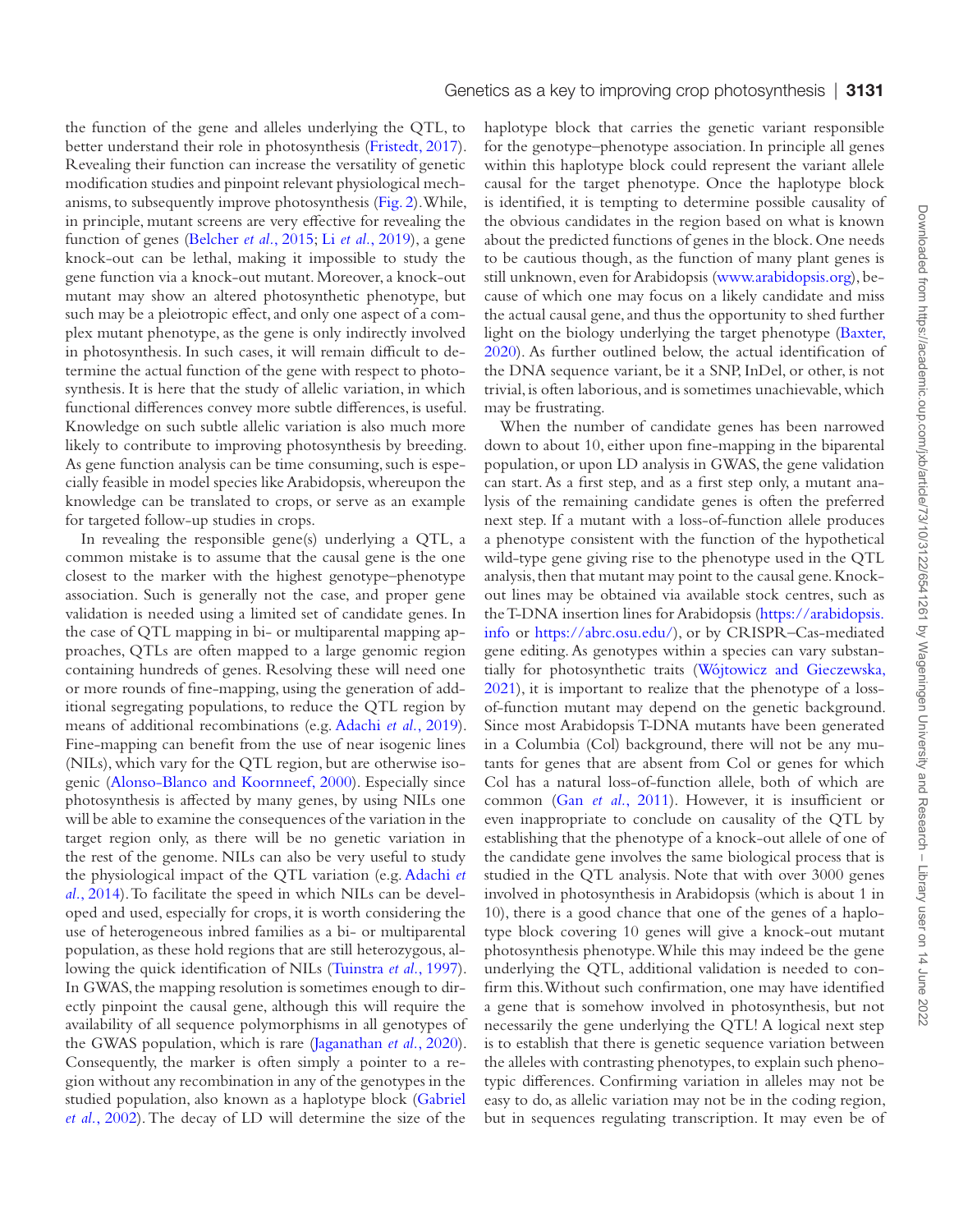an epigenetic nature, such as for the *FWA* gene, controlling flowering time in Arabidopsis ([Soppe](#page-14-31) *et al.*, 2000).

Once there are only a few candidate genes remaining, meaning genes for which there is allelic variation between genotypes that may explain the phenotypic differences between the genotypes, and which have a function in line with the studied trait, the final step of the gene validation can start. In general two approaches are used to confirm the identity of the causal gene underlying a QTL. Of those two approaches transgenic complementation is most often used. This involves transforming the allelic variants into a loss-of-function mutant background, to recreate the phenotypic difference or variation initially used to identify the QTL (e.g. [Alonso-Blanco](#page-11-4) *et al.*[, 2005;](#page-11-4) [Bentsink](#page-12-38) *et al.*, 2006; [Loudet](#page-13-35) *et al.*, 2007). One will need to generate several independent transformation events, especially if the phenotype depends on the expression level of the introduced allele, which may be higher if more copies are introduced, and may depend on the site of T-DNA insertion. Transgenic complementation may be replaced by gene editing approaches, to substitute one allele for the other ([Molla](#page-13-36) *et al.*[, 2021\)](#page-13-36), but this may not be feasible for all types of allelic variants. The alternative approach is to use quantitative allelic complementation [\(Weigel, 2012;](#page-14-32) [Turner, 2014](#page-14-33)). This relies on crossing one or more accessions carrying one allele of the QTL with both a wild type and a knock-out mutant of the target gene, and do the same with one or more accessions carrying the alternative allele. If the target gene is not the one underlying the QTL, the phenotypic difference between  $F_1s$ with wild-type or mutant plants will be similar for both allelic variants, while it will be different if the target gene is indeed the one for which allelic variation underlies the QTL. A case in which this has been successfully used was presented by [Van](#page-14-10) [Rooijen](#page-14-10) *et al.* (2017), showing the role of *YS1* in photosynthetic response to an increase in irradiance.

Once the causal gene is convincingly identified, the different alleles can be used to study the physiological role of the gene [\(Fig. 2\)](#page-7-0) and learn more about its significance for photosynthesis and the potential to use it to improve photosynthesis, either through breeding or genetic modification. So while there are several approaches to gain new insights in physiological functioning of photosynthesis, in attempts to improve photosynthesis it will be best to be aware of the allelic variation and have a deeper understanding of the physiological functioning associated with this variation.

#### *Revealing organellar genetic variation*

All of the methods described above focus on the exploitation of genetic variation in nuclear genomes, thus ignoring the genetic contribution from organellar genomes. Photosynthesis, however, is predominantly associated with processes occurring in the chloroplasts. The chloroplast holds roughly 70 proteincoding genes, most of which are essential for photosynthetic performance [\(Rochaix 1997\)](#page-14-34). Also, mitochondria play a role in supporting photosynthesis [\(Nunes-Nesi](#page-14-35) *et al.*, 2008; [Fan](#page-12-39) *et al.*[, 2021\)](#page-12-39), and they contain roughly 30 protein-coding genes. As organelles inherit mostly uniparentally, and recombination does not take place, beneficial alleles of organellar genes spread much less easily through the population of a plant species than alleles of nuclear genes. The uniparental inheritance also means that the study of natural genetic variation in these organelles through conventional mapping populations is much more difficult ([Joseph](#page-13-37) *et al.*, 2013; Tang *et al.*[, 2014\)](#page-14-36).

Consequently, when studying genetic variation for photosynthetic traits, not only the nuclear genome, but also the organellar genomes and the nuclear–organellar interaction should be considered. This variation can be exploited for breeding purposes using recurrent backcrossing or the construction of cybrids, which are genotypes with novel combinations of nuclear and organellar genomes ([Evans, 2007](#page-12-40); [Miclaus](#page-13-38) *et al.*[, 2016;](#page-13-38) [Roux](#page-14-37) *et al.*, 2016; [Flood](#page-12-41) *et al.*, 2020; Lv *[et al.](#page-13-39)*, [2020\)](#page-13-39). Using cybrids it was conclusively revealed that phenotypic differences for photosynthetic traits can be caused by natural genetic variation in organelles ([Flood](#page-12-41) *et al.*, 2020). As for the nuclear counterpart, it is also relevant to identify the causal organellar gene for a cytoplasmic trait. As fine-mapping is not possible in organellar genomes, cybrids with the same nuclear genome but different organellar genomes that differ in the candidate genetic variants can be used for gene identification. When the number of candidates is sufficiently low, organellar transformation methods can be used to reveal the casual gene. While recently many advances have been made, editing of chloroplast genes remains difficult [\(Molla](#page-13-36) *et al.*, 2021).

# From natural genetic variation to crop improvement of photosynthesis

In this review we have described how to identify natural genetic variation for photosynthetic traits, and perform validation of the genes and alleles involved. Photosynthesis is not an easy trait to study: it is highly polygenic and phenotypically highly responsive to environmental conditions ([Zargar](#page-15-9) *et al.*, 2017; [Kaiser](#page-13-40) *et al.*, 2018; Vico *et al.*[, 2019](#page-14-38)). In crop production, environments are rarely constant, but typically highly dynamic, and inevitably, it will be challenging to reliably phenotype photosynthesis in dynamic conditions to support analysis of genetic variation [\(Soleh](#page-14-0) *et al.*, 2016, [2017](#page-14-1); [Flood](#page-12-41) *et al.*, 2020; [McAusland](#page-13-3) *et al.*, 2020; [Acevedo-Siaca](#page-11-5) *et al.*, 2021*b*). It will be more the rule than the exception that apparently similar phenotypes are caused by different QTLs. In addition, there is likely to be a strong genotype by environment interaction, meaning that alleles that improve photosynthesis in one condition may be unfavourable in another. Adding to the challenge is that there is poor correlation between photosynthesis in constant and dynamic conditions ([Acevedo-Siaca](#page-11-5) *et al.*, [2021](#page-11-5)*b*). Therefore, to allow the screening of functional variation for photosynthesis in dynamic conditions, it is essential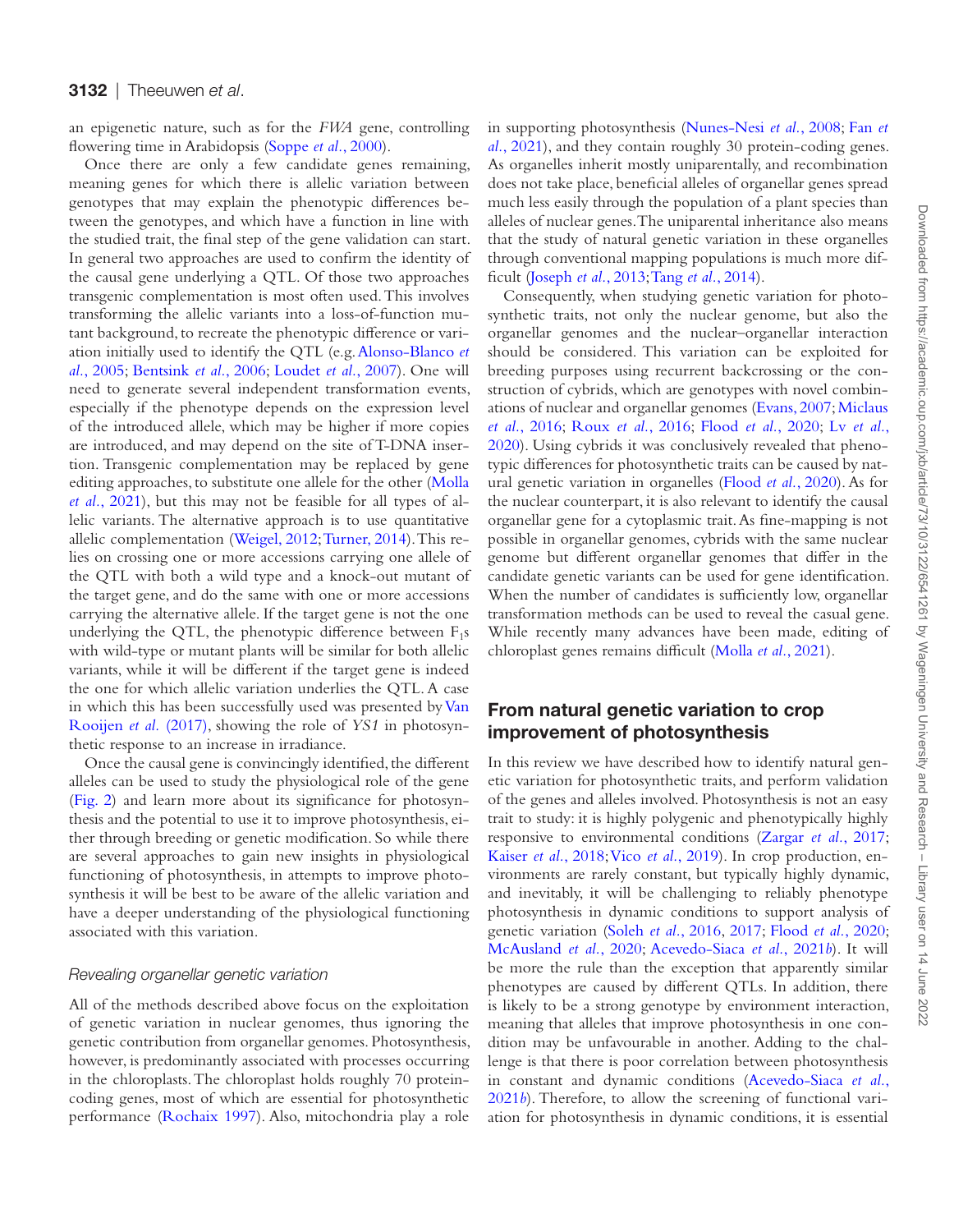to reproducibly mimic such conditions in controlled environmental facilities (as described by [Murchie](#page-13-33) *et al.*, 2018) and to be able to phenotype photosynthesis at high throughput in such facilities, to reliably identify genetic variation amenable to breeding ([van Bezouw](#page-14-17) *et al.*, 2019). At the moment this is possible for a range of photosynthetic parameters, but not for all [\(Siebers](#page-14-39) *et al.*, 2021). Especially the development of highthroughput phenotyping techniques to determine photosynthesis in controlled, but dynamic environments is required, as this will provide the reproducibility needed for genetic studies (e.g. Cruz *et al.*[, 2016\)](#page-12-42), and the opportunity to establish how to best breed for improved photosynthesis under field conditions. To assess the overall impact of the variation for a photosynthetic trait in a given environment, it is essential to use crop models to take into account the dynamic properties and broad ranges of environments (Wu *et al.*[, 2017,](#page-14-40) [2019;](#page-15-10) [Coast](#page-12-43) *et al.*, [2021\)](#page-12-43). Models will also be very useful to identify the potential contribution of photosynthesis improvements on yield, given the variation on other yield components, such as root nutrient uptake or sink capacity (Yin *et al.*[, 2022\)](#page-15-11). Using an approach where the impact of genetic variation on crop performance in a given agricultural context can be predicted will allow the identification of alleles that are deemed interesting to incorporate in breeding material. In the case of genomic selection procedures, the weight of an individual marker can be tested via crop models in the environment of interest, to steer the breeding for improved photosynthesis in a range of environments.

# **Conclusion**

Breeding for elite cultivars has largely ignored improvements in photosynthesis. While promising advances in improved photosynthesis may be achieved by genetic modification [\(Ort](#page-14-25) *et al.*[, 2015;](#page-14-25) [Hitchcock](#page-13-41) *et al.*, 2022), we argue that using natural genetic variation for photosynthesis holds an equally promising potential for improvement. While biotechnology applications largely focus on the core photosynthetic pathway, natural genetic variation will reveal the benefit of knowledge on the thousands of genes that ensure proper embedding of photosynthesis in plant metabolism and growth. [Flood](#page-12-1) *et al.* [\(2011\)](#page-12-1) already outlined natural genetic variation as a promising route, and indeed in the past decade an increasing number of studies have appeared revealing QTLs in different crops in a plethora of environments and photosynthetic traits. In the absence of a focused effort, largely caused by the complexity of the trait, it appears that few of these QTLs have been used to support breeding programmes, or even to gain an in-depth understanding of the physiological processes they could unveil. Natural plant species may not have maximized photosynthesis, as is desirable for high-yielding crops, but they evolved robust forms of photosynthesis that allow them to cope with many different, dynamic environments. In this sense, nature

has taken millions of years to try new or alternative methods of converting sunlight, in both dynamic and broad-ranging environments. By identifying the bottlenecks in the photosynthetic function in these environments, and through targeted genetic studies on these traits, nature's often elegant solutions to problems can be explored and learned from. As far as natural genetic variation for photosynthesis goes, we live in exciting times.

## Acknowledgements

We thank René Boesten for his help in designing the figures, Ben Auxier, Roel van Bezouw, Phuong Nguyen, and Maarten Koornneef for their insightful discussions and comments on the manuscript, and two anonymous reviewers for their helpful comments and insights, which have improved the manuscript.

#### Author contributions

TPJMT, LLL, JH, and MGMA: conceptualization; TPJMT: writing - original draft; TPJMT, LLL, JH, and MGMA: writing - review & editing.

#### Conflict of interest

The authors declare no competing interests.

#### Funding

This work was, in part, supported by the Netherlands Organization for Scientific Research (NWO) through ALWGS.2016.012 (TPJMT) and GSGT.2019.023 (LLL) and the EU-Horizon2020 Research Innovation Program projects CropBooster-P, [www.cropbooster-p.eu](http://www.cropbooster-p.eu) (grant number 817690; JH and MGMA), CAPITALISE (grant number 862201; JH and MGMA).

#### References

<span id="page-11-1"></span>Acevedo-Siaca LG, Coe R, Quick WP, Long SP. 2021a. Variation between rice accessions in photosynthetic induction in flag leaves and underlying mechanisms. Journal of Experimental Botany 72, 1282-1294.

<span id="page-11-0"></span>Acevedo-Siaca LG, Coe R, Wang Y, Kromdijk J, Quick WP, Long SP. 2020. Variation in photosynthetic induction between rice accessions and its potential for improving productivity. New Phytologist 227, 1097–1108.

<span id="page-11-5"></span>Acevedo-Siaca LG, Dionora J, Laza R, Paul Quick W, Long SP. 2021b. Dynamics of photosynthetic induction and relaxation within the canopy of rice and two wild relatives. Food and Energy Security 10, e286.

<span id="page-11-3"></span>Adachi S, Baptista LZ, Sueyoshi T, Murata K, Yamamoto T, Ebitani T, **Ookawa T, Hirasawa T.** 2014. Introgression of two chromosome regions for leaf photosynthesis from an *indica* rice into the genetic background of a *japonica* rice. Journal of Experimental Botany 65, 2049–2056.

<span id="page-11-2"></span>Adachi S, Yamamoto T, Nakae T, et al. 2019. Genetic architecture of leaf photosynthesis in rice revealed by different types of reciprocal mapping populations. Journal of Experimental Botany 70, 5131–5144.

<span id="page-11-4"></span>Alonso-Blanco C, Gomez-Mena C, Llorente F, Koornneef M, Salinas J, Martínez-Zapater JM. 2005. Genetic and molecular analyses of natural variation indicate *CBF2* as a candidate gene for underlying a freezing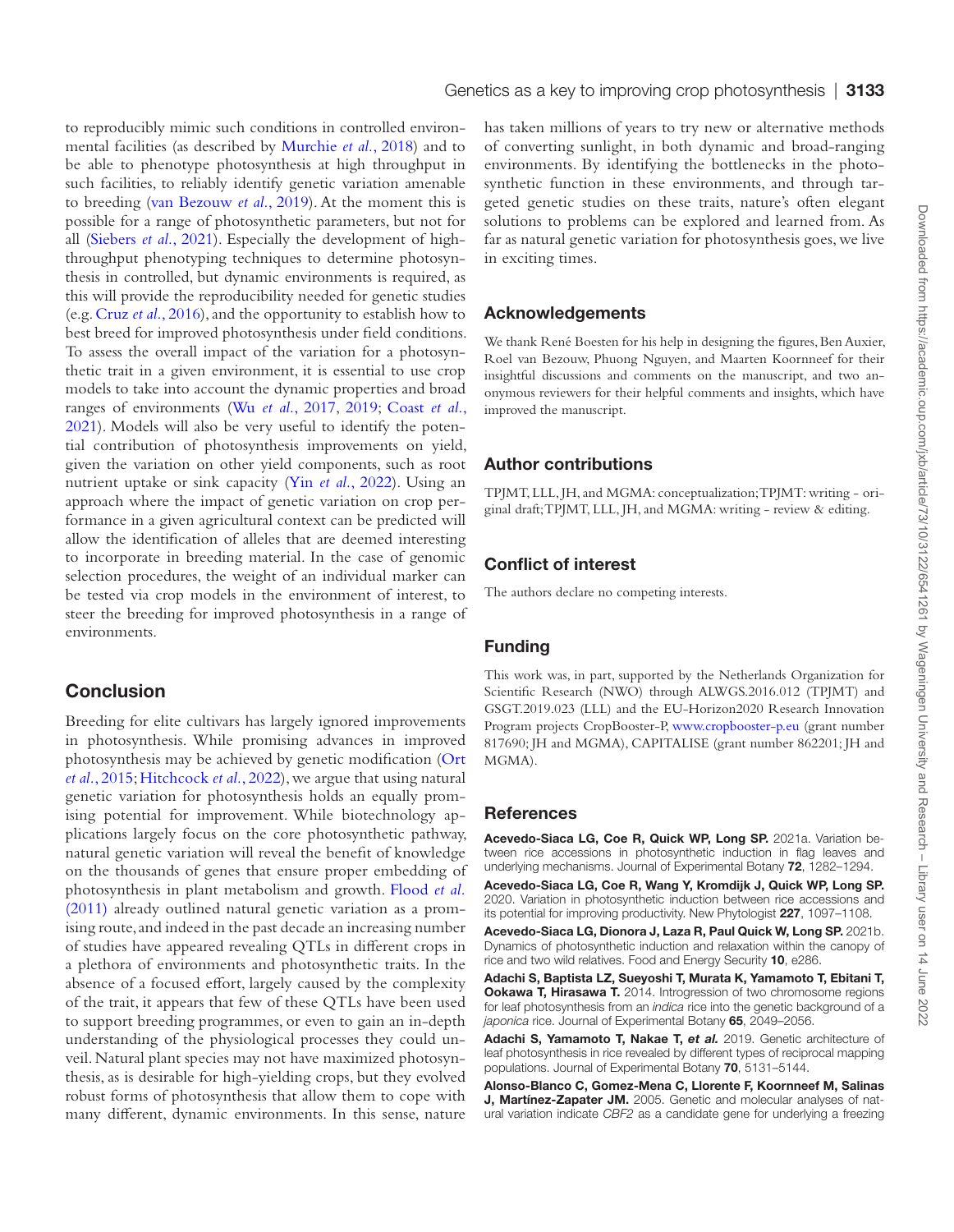## 3134 | Theeuwen *et al*.

tolerance quantitative trait locus in Arabidopsis. Plant Physiology 139, 1304–1312.

<span id="page-12-34"></span>Alonso-Blanco C, Koornneef M. 2000. Naturally occurring variation in *Arabidopsis*: An underexploited resource for plant genetics. Trends in Plant Science 5, 22–29.

<span id="page-12-9"></span>Alonso JM, Stepanova AN, Leisse TJ, *et al.* 2003. Genome-wide insertional mutagenesis of *Arabidopsis thaliana*. Science 301, 653–7.

<span id="page-12-2"></span>Arrivault S, Alexandre Moraes T, Obata T, *et al.* 2019. Metabolite profiles reveal interspecific variation in operation of the Calvin-Benson cycle in both  $C_4$  and  $C_3$  plants. Journal of Experimental Botany 70, 1843–1858.

<span id="page-12-26"></span>Atwell S, Huang YS, Vilhjálmsson BJ, *et al.* 2010. Genome-wide association study of 107 phenotypes in *Arabidopsis thaliana* inbred lines. Nature 465, 627–31.

<span id="page-12-28"></span>Barboza L, Effgen S, Alonso-Blanco C, Kooke R, Keurentjes JJB, Koornneef M, Alcázar R. 2013. *Arabidopsis* semidwarfs evolved from independent mutations in *GA20ox1*, ortholog to green revolution dwarf alleles in rice and barley. Proceedings of the National Academy of Sciences, USA 110, 15818–15823.

<span id="page-12-36"></span>**Baxter I.** 2020. We aren't good at picking candidate genes, and it's slowing us down. Current Opinion in Plant Biology 54, 57–60.

<span id="page-12-13"></span>Bazakos C, Hanemian M, Trontin C, Jiménez-Gómez JM, Loudet O. 2017. New strategies and tools in quantitative genetics: how to go from the phenotype to the genotype. Annual Review of Plant Biology 68, 435–455.

<span id="page-12-33"></span>Belcher S, Williams-Carrier R, Stiffler N, Barkan A. 2015. Largescale genetic analysis of chloroplast biogenesis in maize. Biochimica et Biophysica Acta – Bioenergetics 1847, 1004–1016.

<span id="page-12-38"></span>Bentsink L, Jowett J, Hanhart CJ, Koornneef M. 2006. Cloning of *DOG1*, a quantitative trait locus controlling seed dormancy in *Arabidopsis*. Proceedings of the National Academy of Sciences, USA 103, 17042-17047.

<span id="page-12-12"></span>Bernardo R. 2016. Bandwagons I, too, have known. Theoretical and Applied Genetics 129, 2323–2332.

<span id="page-12-5"></span>Berry JO, Yerramsetty P, Zielinski AM, Mure CM. 2013. Photosynthetic gene expression in higher plants. Photosynthesis Research 117, 91–120.

<span id="page-12-32"></span>Beyene Y, Semagn K, Mugo S, et al. 2015. Genetic gains in grain yield through genomic selection in eight bi-parental maize populations under drought stress. Crop Science 55, 154–163.

<span id="page-12-14"></span>Beyer P, Morell M, Mackay I, Powell W. 2008. From mutations to MAGIC: resources for gene discovery, validation and delivery in crop plants. Current Opinion in Plant Biology 11, 215–221.

<span id="page-12-0"></span>Björkman O, Holmgren P. 1963. Adaptability of the photosynthetic apparatus to light intensity in ecotypes from exposed and shaded habitats. Physiologia Plantarum 16, 889–914.

<span id="page-12-8"></span>Boyle EA, Li YI, Pritchard JK. 2017. An expanded view of complex traits: from polygenic to omnigenic. Cell 169, 1177-1186.

<span id="page-12-4"></span>Bungard RA, Ruban AV, Hibberd JM, Press MC, Horton P, Scholes JD. 1999. Unusual carotenoid composition and a new type of xanthophyll cycle in plants. Proceedings of the National Academy of Sciences, USA 96, 1135–1139.

<span id="page-12-7"></span>Chao M, Yin Z, Hao D, Zhang J, Song H, Ning A, Xu X, Yu D. 2014. Variation in Rubisco activase (RCAβ) gene promoters and expression in soybean [*Glycine max* (L.) Merr.]. Journal of Experimental Botany 65, 47–59.

<span id="page-12-43"></span>Coast O, Posch BC, Bramley H, Gaju O, Richards RA, Lu M, Ruan Y-L, Trethowan R, Atkin OK. 2021. Acclimation of leaf photosynthesis and respiration to warming in field-grown wheat. Plant, Cell & Environment 44, 2331–2346.

<span id="page-12-31"></span>Crossa J, Pérez-Rodríguez P, Cuevas J, *et al.* 2017. Genomic selection in plant breeding: methods, models, and perspectives. Trends in Plant Science 22, 961–975.

<span id="page-12-42"></span>Cruz JA, Savage LJ, Zegarac R, Hall CC, Satoh-Cruz M, Davis GA, Kovac WK, Chen J, Kramer DM. 2016. Dynamic environmental photosynthetic imaging reveals emergent phenotypes. Cell Systems 2, 365–77.

<span id="page-12-15"></span>Denton MD, Veneklaas EJ, Freimoser FM, Lambers H. 2007. *Banksia* species (Proteaceae) from severely phosphorus-impoverished soils exhibit extreme efficiency in the use and re-mobilization of phosphorus. Plant, Cell & Environment 30, 1557–1565.

<span id="page-12-22"></span>Ding J, Liang P, Wu P, Zhu M, Li C, Zhu X, Gao D, Chen Y, Guo W. 2020. Effects of waterlogging on grain yield and associated traits of historic wheat cultivars in the middle and lower reaches of the Yangtze River, China. Field Crops Research 246, 107695.

<span id="page-12-23"></span>Ding L, Wang KJ, Jiang GM, Liu MZ, Niu SL, Gao LM. 2005. Postanthesis changes in photosynthetic traits of maize hybrids released in different years. Field Crops Research 93, 108–115.

<span id="page-12-6"></span>Driever SM, Lawson T, Andralojc PJ, Raines CA, Parry MAJ. 2014. Natural variation in photosynthetic capacity, growth, and yield in 64 fieldgrown wheat genotypes. Journal of Experimental Botany 65, 4959-4973.

<span id="page-12-20"></span>Driever SM, Simkin AJ, Alotaibi S, Fisk SJ, Madgwick PJ, Sparks CA, Jones HD, Lawson T, Parry MAJ, Raines CA. 2017. Increased SBPase activity improves photosynthesis and grain yield in wheat grown in greenhouse conditions. Philosophical Transactions of the Royal Society B: Biological Sciences 372, 20160384

<span id="page-12-19"></span>Ehleringer J. 1983. Ecophysiology of *Amaranthus palmeri*, a Sonoran desert summer annual. Oecologia 57, 107–112.

<span id="page-12-17"></span>**Ehleringer J, Pearcy RW.** 1983. Variation in quantum yield for  $CO<sub>2</sub>$  uptake among  $C_3$  and  $C_4$  plants. Plant Physiology 73, 555–559.

<span id="page-12-21"></span>Ermakova M, Danila FR, Furbank RT, von Caemmerer S. 2020. On the road to  $C_4$  rice: advances and perspectives. The Plant Journal 101, 940–950.

<span id="page-12-18"></span>Evans J. 1988. Acclimation by the thylakoid membranes to growth irradiance and the partitioning of nitrogen between soluble and thylakoid proteins. Functional Plant Biology 15, 93.

<span id="page-12-16"></span>**Evans JR.** 1989. Photosynthesis and nitrogen relationships in leaves of  $C_3$ plants. Oecologia 78, 9–19.

<span id="page-12-40"></span>**Evans MMS.** 2007. The *indeterminate gametophyte1* gene of maize encodes a LOB Domain protein required for embryo sac and leaf development. The Plant Cell 19, 46–62.

<span id="page-12-39"></span>Fan Y, Asao S, Furbank RT, Caemmerer S von, Day DA, Tcherkez G, Sage TL, Sage RF, Atkin OK. 2021. The crucial roles of mitochondria in supporting C<sub>4</sub> photosynthesis. New Phytologist 233, 1083-1096.

<span id="page-12-3"></span>Faralli M, Lawson T. 2020. Natural genetic variation in photosynthesis: an untapped resource to increase crop yield potential? The Plant Journal 101, 518–528.

<span id="page-12-10"></span>Feldman MJ, Ellsworth PZ, Fahlgren N, Gehan MA, Cousins AB, **Baxter I.** 2018. Components of water use efficiency have unique genetic signatures in the model C<sub>4</sub> grass *Setaria*. Plant Physiology 178, 699-715.

<span id="page-12-11"></span>Ferguson JN, Fernandes SB, Monier B, *et al.* 2021. Machine learningenabled phenotyping for GWAS and TWAS of WUE traits in 869 field-grown sorghum accessions. Plant Physiology 187, 1481–1500.

<span id="page-12-25"></span>Flint-Garcia SA, Thornsberry JM, Edward SB IV. 2003. Structure of linkage disequilibrium in plants. Annual Review of Plant Biology 54, 357–374.

<span id="page-12-1"></span>Flood PJ, Harbinson J, Aarts MGM. 2011. Natural genetic variation in plant photosynthesis. Trends in Plant Science 16, 327–335.

<span id="page-12-41"></span>Flood PJ, Theeuwen TPJM, Schneeberger K, *et al.* 2020. Reciprocal cybrids reveal how organellar genomes affect plant phenotypes. Nature Plants 6, 13–21.

<span id="page-12-27"></span>Forsberg SKG, Andreatta ME, Huang XY, Danku J, Salt DE, Carlborg **Ö.** 2015. The multi-allelic genetic architecture of a variance-heterogeneity locus for molybdenum concentration in leaves acts as a source of unexplained additive genetic variance. PLoS Genetics 11, e1005648.

<span id="page-12-29"></span>Freudenthal JA, Ankenbrand MJ, Grimm DG, Korte A. 2019. *GWAS-Flow*: A GPU accelerated framework for efficient permutation based genome-wide association studies. bioRxiv, 783100 [Preprint].

<span id="page-12-24"></span>Fristedt R. 2017. Chloroplast function revealed through analysis of GreenCut2 genes. Journal of Experimental Botany 68, 2111–2120.

<span id="page-12-35"></span>Gabriel SB, Schaffner SF, Nguyen H, et al. 2002. The structure of haplotype blocks in the human genome. Science 296, 2225–2229.

<span id="page-12-30"></span>Gaio D, To J, Liu M, Monahan L, Anantanawat K, Darling AE. 2019. Hackflex: Low cost Illumina sequencing library construction for high sample counts. bioRxiv, 779215 [Preprint].

<span id="page-12-37"></span>Gan X, Stegle O, Behr J, et al. 2011. Multiple reference genomes and transcriptomes for *Arabidopsis thaliana*. Nature 477, 419–423.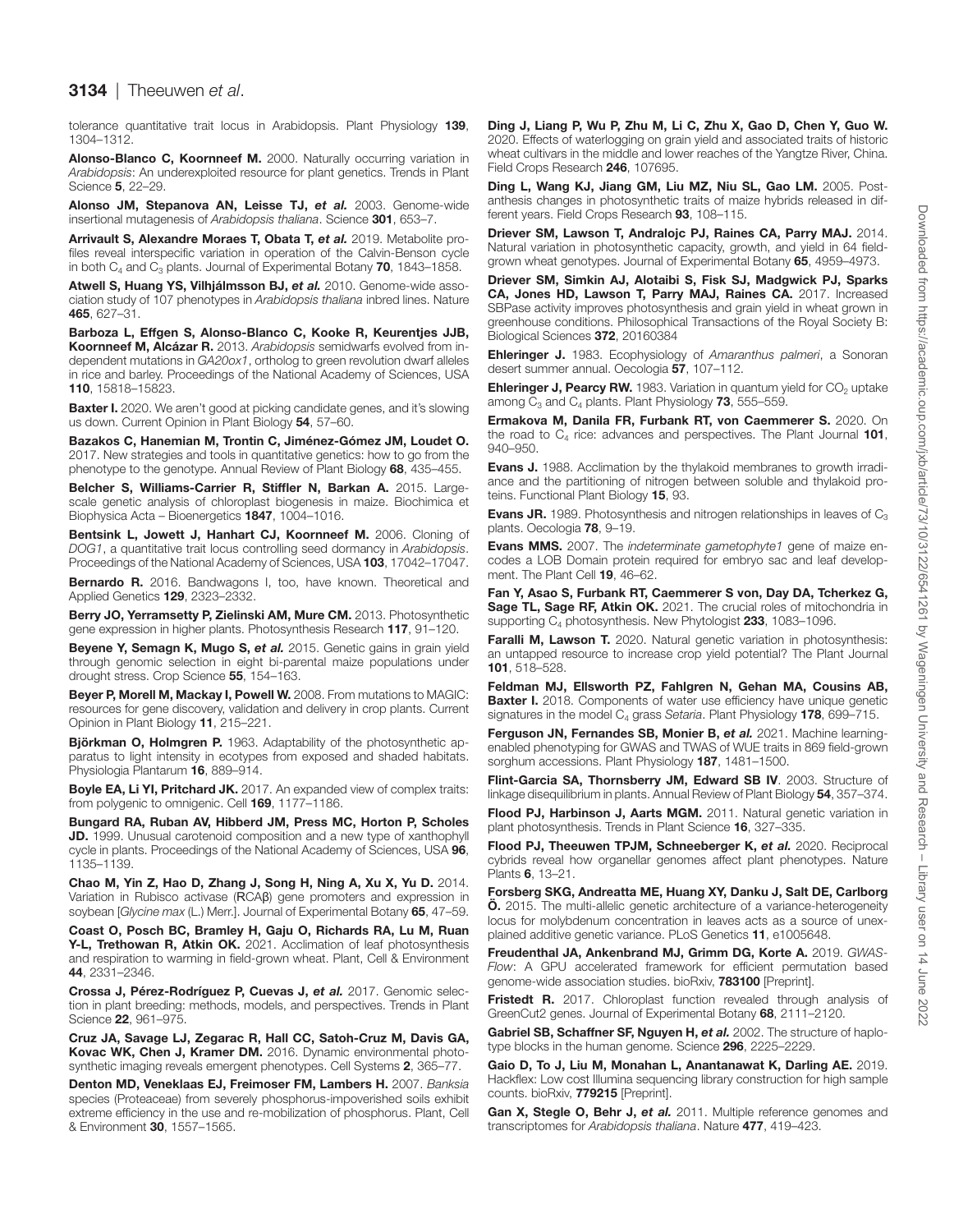<span id="page-13-21"></span>Garcia-Molina A, Leister D. 2020. Accelerated relaxation of photoprotection impairs biomass accumulation in *Arabidopsis*. Nature Plants 6, 9–12.

<span id="page-13-2"></span>Gloag RS, Ritchie RJ, Chen M, Larkum AWD, Quinnell RG. 2007. Chromatic photoacclimation, photosynthetic electron transport and oxygen evolution in the chlorophyll *d*-containing oxyphotobacterium *Acaryochloris marina*. Biochimica et Biophysica Acta – Bioenergetics 1767, 127–135.

<span id="page-13-29"></span>Gupta PK, Kulwal PL, Jaiswal V. 2019. Association mapping in plants in the post-GWAS genomics era. Advances in Genetics 104, 75–154.

<span id="page-13-30"></span>Hao N, Han D, Huang K, Du Y, Yang J, Zhang J, Wen C, Wu T. 2020. Genome-based breeding approaches in major vegetable crops. Theoretical and Applied Genetics 133, 1739–1752.

<span id="page-13-15"></span>Harbinson J, Woodward FI. 1984. Field measurements of the gas exchange of woody plant species in simulated sunflecks. Annals of Botany 53, 841–851.

<span id="page-13-41"></span>Hitchcock A, Hunter CN, Sobotka R, Komenda J, Dann M, Leister D. 2022. Redesigning the photosynthetic light reactions to enhance photosynthesis – the PhotoRedesign consortium. The Plant Journal 109, 23–34.

<span id="page-13-22"></span>Hubbart S, Peng S, Horton P, Chen Y, Murchie EH. 2007. Trends in leaf photosynthesis in historical rice varieties developed in the Philippines since 1966. Journal of Experimental Botany 58, 3429–3438.

<span id="page-13-10"></span>Jaganathan D, Bohra A, Thudi M, Varshney RK. 2020. Fine mapping and gene cloning in the post-NGS era: advances and prospects. Theoretical and Applied Genetics 133, 1791–1810.

<span id="page-13-24"></span>Jin J, Liu X, Wang G, Mi L, Shen Z, Chen X, Herbert SJ. 2010. Agronomic and physiological contributions to the yield improvement of soybean cultivars released from 1950 to 2006 in Northeast China. Field Crops Research 115, 116–123.

<span id="page-13-37"></span>Joseph B, Corwin JA, Züst T, Li B, Iravani M, Schaepman-Strub G, **Turnbull LA, Kliebenstein DJ.** 2013. Hierarchical nuclear and cytoplasmic genetic architectures for plant growth and defense within *Arabidopsis*. The Plant Cell 25, 1929–1945.

<span id="page-13-8"></span>Joynson R, Molero G, Coombes B, Gardiner LJ, Rivera-Amado C, Piñera-Chávez FJ, Evans JR, Furbank RT, Reynolds MP, Hall A. 2021. Uncovering candidate genes involved in photosynthetic capacity using unexplored genetic variation in Spring Wheat. Plant Biotechnology Journal 19, 1537–1552.

<span id="page-13-6"></span>Jung HS, Niyogi KK. 2009. Quantitative genetic analysis of thermal dissipation in Arabidopsis. Plant Physiology 150, 977–986.

<span id="page-13-40"></span>Kaiser E, Morales A, Harbinson J. 2018. Fluctuating light takes crop photosynthesis on a rollercoaster ride. Plant Physiology 176, 977–989.

<span id="page-13-4"></span>Kasajima I, Ebana K, Yamamoto T, Takahara K, Yano M, Kawai-Yamada M, Uchimiya H. 2011. Molecular distinction in genetic regulation of nonphotochemical quenching in rice. Proceedings of the National Academy of Sciences, USA 108, 13835–13840.

<span id="page-13-1"></span>**Keeley JE, Rundel PW.** 2003. Evolution of CAM and  $C_4$  carbonconcentrating mechanisms. International Journal of Plant Sciences 164, 55–77.

<span id="page-13-26"></span>Koester RP, Nohl BM, Diers BW, Ainsworth EA. 2016. Has photosynthetic capacity increased with 80 years of soybean breeding? An examination of historical soybean cultivars. Plant, Cell & Environment 39, 1058–1067.

<span id="page-13-25"></span>Koester RP, Skoneczka JA, Cary TR, Diers BW, Ainsworth EA. 2014. Historical gains in soybean (*Glycine max* Merr.) seed yield are driven by linear increases in light interception, energy conversion, and partitioning efficiencies. Journal of Experimental Botany 65, 3311–3321.

<span id="page-13-9"></span>Korte A, Farlow A. 2013. The advantages and limitations of trait analysis with GWAS: a review. Plant Methods 9, 1–9.

<span id="page-13-19"></span>Kromdijk J, Głowacka K, Leonelli L, Gabilly ST, Iwai M, Niyogi KK, Long SP. 2016. Improving photosynthesis and crop productivity by accelerating recovery from photoprotection. Science 354, 857–861.

<span id="page-13-14"></span>Larcher W. 1995. Physiological plant ecology: ecophysiology and stress physiology of functional groups. Berlin, Heidelberg, New York: Springer-Verlag.

<span id="page-13-17"></span>Leimu R, Fischer M. 2008. A meta-analysis of local adaptation in plants. PLoS ONE 3, e4010.

<span id="page-13-5"></span>Levine RP. 1968. Genetic dissection of photosynthesis. Science 162, 768–771.

<span id="page-13-34"></span>Li J, Tietz S, Cruz JA, Strand DD, Xu Y, Chen J, Kramer DM, Hu J. 2019. Photometric screens identified Arabidopsis peroxisome proteins that impact photosynthesis under dynamic light conditions. The Plant Journal 97, 460–474.

<span id="page-13-0"></span>Löffelhardt W. 2014. The single primary endosymbiotic event. In: Löffelhardt W (ed) Endosymbiosis. Vienna: Springer, 39–52.

<span id="page-13-12"></span>Long SP, Zhu XG, Naidu SL, Ort DR. 2006. Can improvement in photosynthesis increase crop yields? Plant, Cell & Environment 29, 315–330.

<span id="page-13-31"></span>Lopez-Arboleda WA, Reinert S, Nordborg M, Korte A. 2021. Global genetic heterogeneity in adaptive traits. Molecular Biology and Evolution 38, 4822–4831.

<span id="page-13-20"></span>López-Calcagno PE, Brown KL, Simkin AJ, Fisk SJ, Vialet-Chabrand S, Lawson T, Raines CA. 2020. Stimulating photosynthetic processes increases productivity and water-use efficiency in the field. Nature Plants 6, 1054–1063.

<span id="page-13-35"></span>Loudet O, Saliba-Colombani V, Camilleri C, Calenge F, Gaudon V, Koprivova A, North KA, Kopriva S, Daniel-Vedele F. 2007. Natural variation for sulfate content in *Arabidopsis thaliana* is highly controlled by APR2. Nature Genetics 39, 896–900.

<span id="page-13-7"></span>Lowry DB, Logan TL, Santuari L, Hardtke CS, Richards JH, DeRose-Wilson LJ, McKay JK, Sen S, Juenger TE. 2013. Expression quantitative trait locus mapping across water availability environments reveals contrasting associations with genomic features in *Arabidopsis*. The Plant Cell 25, 3266–3279.

<span id="page-13-39"></span>Lv J, Yu K, Wei J, *et al*. 2020. Generation of paternal haploids in wheat by genome editing of the centromeric histone CENH3. Nature Biotechnology 38, 1397–1401.

<span id="page-13-27"></span>Mackay TFC. 2014. Epistasis and quantitative traits: Using model organisms to study gene–gene interactions. Nature Reviews. Genetics 15, 22–33.

<span id="page-13-16"></span>Makino A, Sakuma I, Sudo E, Mae T. 2003. Differences between maize and rice in N-use efficiency for photosynthesis and protein allocation. Plant and Cell Physiology 44, 952–956.

<span id="page-13-3"></span>McAusland L, Vialet-Chabrand S, Jauregui I, *et al.* 2020. Variation in key leaf photosynthetic traits across wheat wild relatives is accession dependent not species dependent. New Phytologist 228, 1767–1780.

<span id="page-13-32"></span>Meuwissen THE, Hayes BJ, Goddard ME. 2001. Prediction of total genetic value using genome-wide dense marker maps. Genetics 157, 1819–1829.

<span id="page-13-38"></span>Miclaus M, Balacescu O, Has I, Balacescu L, Has V, Suteu D, Neuenschwander S, Keller I, Bruggmann R. 2016. Maize cytolines unmask key nuclear genes that are under the control of retrograde signaling pathways in plants. Genome Biology and Evolution 8, 3256–3270.

<span id="page-13-36"></span>Molla KA, Sretenovic S, Bansal KC, Qi Y. 2021. Precise plant genome editing using base editors and prime editors. Nature Plants 7, 1166–1187.

<span id="page-13-11"></span>Monteith JL. 1994. Validity of the correlation between intercepted radiation and biomass. Agricultural and Forest Meteorology 68, 213–220.

<span id="page-13-18"></span>Mooney HA, Ehleringer J, Berry JA. 1976. High photosynthetic capacity of a winter annual in Death Valley. Science 194, 322–324.

<span id="page-13-23"></span>Morrison MJ, Voldeng HD, Cober ER. 1999. Physiological changes from 58 years of genetic improvement of short-season soybean cultivars in Canada. Agronomy Journal 91, 685–689.

<span id="page-13-33"></span>Murchie EH, Kefauver S, Araus JL, Muller O, Rascher U, Flood PJ, Lawson T. 2018. Measuring the dynamic photosynthome. Annals of Botany 122, 207–220.

<span id="page-13-28"></span>Nelson RM, Pettersson ME, Carlborg Ö. 2013. A century after Fisher: time for a new paradigm in quantitative genetics. Trends in Genetics 29, 669–676.

<span id="page-13-13"></span>Nobel PS. 1991. Achievable productivities of certain CAM plants: basis for high values compared with  $C_3$  and  $C_4$  plants. New Phytologist 119, 183–205.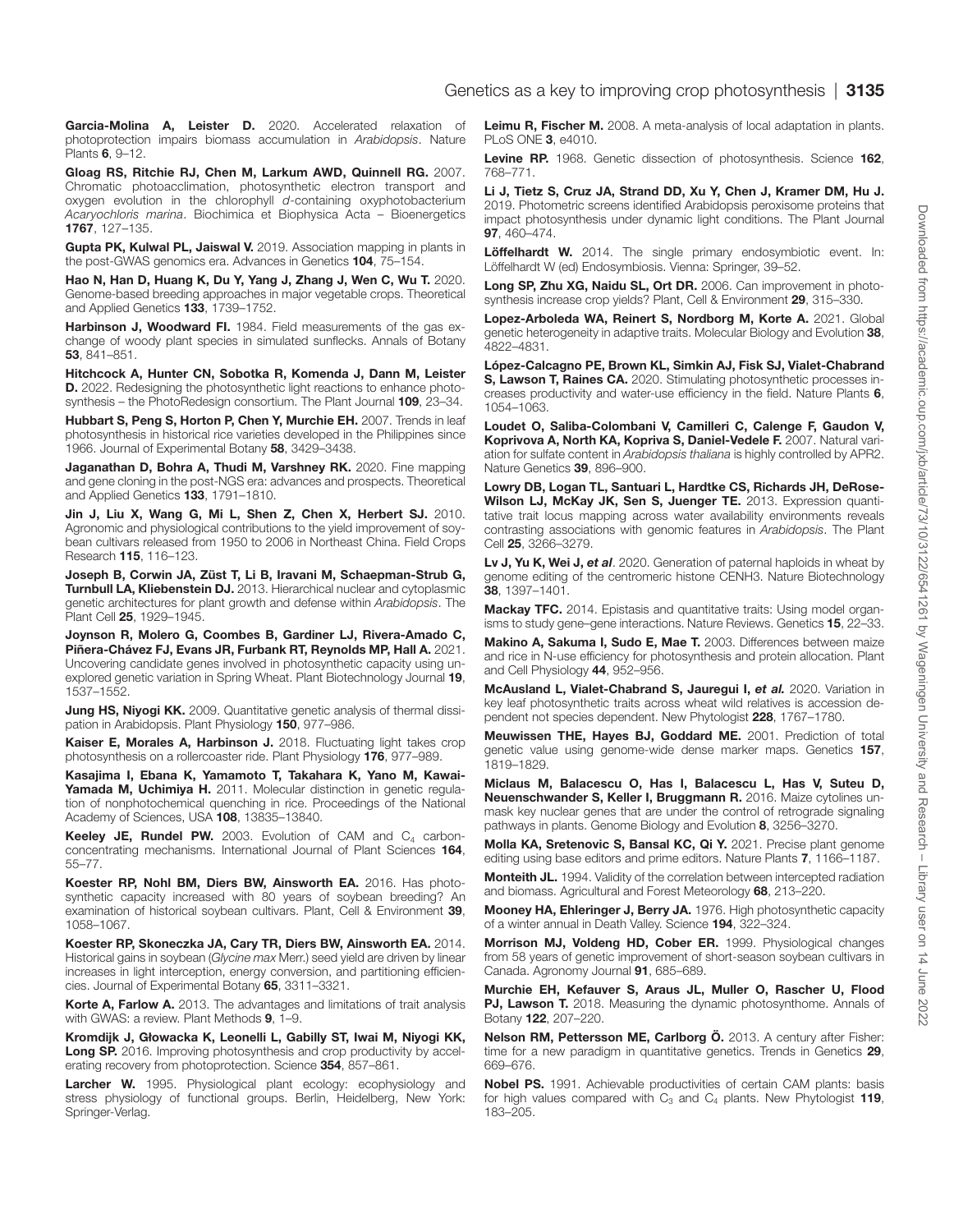#### 3136 | Theeuwen *et al*.

<span id="page-14-16"></span>Nordborg M, Weigel D. 2008. Next-generation genetics in plants. Nature 456, 720–723.

<span id="page-14-35"></span>Nunes-Nesi A, Sulpice R, Gibon Y, Fernie AR. 2008. The enigmatic contribution of mitochondrial function in photosynthesis. Journal of Experimental Botany 59, 1675–1684.

<span id="page-14-11"></span>Oakley CG, Savage L, Lotz S, Larson GR, Thomashow MF, Kramer DM, Schemske DW. 2018. Genetic basis of photosynthetic responses to cold in two locally adapted populations of *Arabidopsis thaliana*. Journal of Experimental Botany 69, 699–709.

<span id="page-14-25"></span>Ort DR, Merchant SS, Alric J, et al. 2015. Redesigning photosynthesis to sustainably meet global food and bioenergy demand. Proceedings of the National Academy of Sciences, USA 112, 8529–8536.

<span id="page-14-15"></span>Ortiz D, Hu J, Salas Fernandez MG. 2017. Genetic architecture of photosynthesis in *Sorghum bicolor* under non-stress and cold stress conditions. Journal of Experimental Botany 68, 4545–4557.

<span id="page-14-21"></span>Popper KR. 1959. The propensity interpretation of probability. British Journal for the Philosophy of Science 10, 25–42.

<span id="page-14-12"></span>Prinzenberg AE, Campos-Dominguez L, Kruijer W, Harbinson J, Aarts MGM. 2020. Natural variation of photosynthetic efficiency in *Arabidopsis thaliana* accessions under low temperature conditions. Plant Cell and Environment 43, 2000–2013.

<span id="page-14-5"></span>Prinzenberg AE, Víquez-Zamora M, Harbinson J, Lindhout P, van Heusden S. 2018. Chlorophyll fluorescence imaging reveals genetic variation and loci for a photosynthetic trait in diploid potato. Physiologia Plantarum 164, 163–175.

<span id="page-14-18"></span>Ray DK, Ramankutty N, Mueller ND, West PC, Foley JA. 2012. Recent patterns of crop yield growth and stagnation. Nature Communications 3, 1293.

<span id="page-14-20"></span>Reich PB, Walters MB, Ellsworth DS, Uhl C. 1994. Photosynthesisnitrogen relations in Amazonian tree species – I. Patterns among species and communities. Oecologia 97, 62–72.

<span id="page-14-34"></span>Rochaix JD. 1997. Chloroplast reverse genetics: New insights into the function of plastid genes. Trends in Plant Science 2, 419–425.

<span id="page-14-14"></span>Rochaix J-D. 2004. Genetics of the biogenesis and dynamics of the photosynthetic machinery in eukaryotes. The Plant Cell 16, 1650.

<span id="page-14-37"></span>Roux F, Mary-Huard T, Barillot E, Wenes E, Botran L, Durand S, Villoutreix R, Martin-Magniette M-L, Camilleri C, Budar F. 2016. Cytonuclear interactions affect adaptive traits of the annual plant *Arabidopsis thaliana* in the field. Proceedings of the National Academy of Sciences, USA 113, 3687–92.

<span id="page-14-2"></span>Rungrat T, Almonte AA, Cheng R, Gollan PJ, Stuart T, Aro EM, Borevitz JO, Pogson B, Wilson PB. 2019. A genome-wide association study of non-photochemical quenching in response to local seasonal climates in *Arabidopsis thaliana*. Plant Direct 3, e00138.

<span id="page-14-28"></span>Rutkoski J, Singh RP, Huerta-Espino J, Bhavani S, Poland J, Jannink JL, Sorrells ME. 2015. Genetic gain from phenotypic and genomic selection for quantitative resistance to stem rust of wheat. The Plant Genome 8, plantgenome2014.10.0074.

<span id="page-14-24"></span>Sadras VO, Lawson C, Montoro A. 2012. Photosynthetic traits in Australian wheat varieties released between 1958 and 2007. Field Crops Research 134, 19–29.

<span id="page-14-23"></span>Sasaki H, Ishii R. 1992. Cultivar differences in leaf photosynthesis of rice bred in Japan. Photosynthesis Research 32, 139–146.

<span id="page-14-13"></span>Scheller HV, Jensen PE, Haldrup A, Lunde C, Knoetzel J. 2001. Role of subunits in eukaryotic Photosystem I. Biochimica et Biophysica Acta – Bioenergetics 1507, 41–60.

<span id="page-14-4"></span>Shi T, Bibby TS, Jiang L, Irwin AJ, Falkowski PG. 2005. Protein interactions limit the rate of evolution of photosynthetic genes in cyanobacteria. Molecular Biology and Evolution 22, 2179–2189.

<span id="page-14-39"></span>Siebers MH, Gomez-Casanovas N, Fu P, Meacham-Hensold K, Moore CE, Bernacchi CJ. 2021. Emerging approaches to measure photosynthesis from the leaf to the ecosystem. Emerging Topics in Life Sciences 5, 261.

<span id="page-14-8"></span>Simkin AJ, López-Calcagno PE, Raines CA. 2019. Feeding the world: Improving photosynthetic efficiency for sustainable crop production. Journal of Experimental Botany 70, 1119–1140.

<span id="page-14-1"></span>Soleh MA, Tanaka Y, Kim SY, Huber SC, Sakoda K, Shiraiwa T. 2017. Identification of large variation in the photosynthetic induction response among 37 soybean [*Glycine max* (L.) Merr.] genotypes that is not correlated with steady-state photosynthetic capacity. Photosynthesis Research 131, 305–315.

<span id="page-14-0"></span>Soleh MA, Tanaka Y, Nomoto Y, Iwahashi Y, Nakashima K, Fukuda Y, Long SP, Shiraiwa T. 2016. Factors underlying genotypic differences in the induction of photosynthesis in soybean [*Glycine max* (L.) Merr.]. Plant, Cell & Environment 39, 685–693.

<span id="page-14-31"></span>Soppe WJJ, Jacobsen SE, Alonso-Blanco C, Jackson JP, Kakutani T, Koornneef M, Peeters AJM. 2000. The late flowering phenotype of *fwa* mutants is caused by gain-of-function epigenetic alleles of a homeodomain gene. Molecular Cell 6, 791–802.

<span id="page-14-22"></span>South PF, Cavanagh AP, Liu HW, Ort DR. 2019. Synthetic glycolate metabolism pathways stimulate crop growth and productivity in the field. Science 363, eaat9077.

<span id="page-14-26"></span>Storey JD, Tibshirani R. 2003. Statistical significance for genomewide studies. Proceedings of the National Academy of Sciences, USA 100, 9440–9445.

<span id="page-14-36"></span>Tang Z, Hu W, Huang J, Lu X, Yang Z, Lei S, Zhang Y, Xu C. 2014. Potential involvement of maternal cytoplasm in the regulation of flowering time via interaction with nuclear genes in maize. Crop Science 54, 544–553.

<span id="page-14-6"></span>Taniyoshi K, Tanaka Y, Shiraiwa T. 2020. Genetic variation in the photosynthetic induction response in rice (*Oryza sativa* L.). Plant Production Science 23, 513–521.

<span id="page-14-29"></span>Tuinstra MR, Ejeta G, Goldsbrough PB. 1997. Heterogeneous inbred family (HIF) analysis: A method for developing near-isogenic lines that differ at quantitative trait loci. Theoretical and Applied Genetics 95, 1005–1011.

<span id="page-14-33"></span>**Turner TL.** 2014. Fine-mapping natural alleles: quantitative complementation to the rescue. Molecular Ecology 23, 2377.

<span id="page-14-3"></span>Tyagi AK, Gaur T. 2003. Light regulation of nuclear photosynthetic genes in higher plants. Critical Reviews in Plant Sciences 22, 417–452.

<span id="page-14-17"></span>van Bezouw RFHM, Keurentjes JJB, Harbinson J, Aarts MGM. 2019. Converging phenomics and genomics to study natural variation in plant photosynthetic efficiency. The Plant Journal 97, 112–133.

<span id="page-14-19"></span>van den Boogaard R, Alewijnse D, Veneklaas EJ, Lambers H. 1997. Growth and water-use efficiency of 10 *Triticum aestivum* cultivars at different water availability in relation to allocation of biomass. Plant, Cell & Environment 20, 200–210.

<span id="page-14-10"></span>Van Rooijen R, Kruijer W, Boesten R, Van Eeuwijk FA, Harbinson **J. Aarts MGM.** 2017. Natural variation of YELLOW SEEDLING1 affects photosynthetic acclimation of *Arabidopsis thaliana*. Nature Communications 8, 1421.

<span id="page-14-38"></span>Vico G, Way DA, Hurry V, Manzoni S. 2019. Can leaf net photosynthesis acclimate to rising and more variable temperatures? Plant, Cell & Environment 42, 1913–1928.

<span id="page-14-7"></span>Wang P, Hendron RW, Kelly S. 2017. Transcriptional control of photosynthetic capacity: conservation and divergence from *Arabidopsis* to rice. New Phytologist 216, 32-45.

<span id="page-14-9"></span>Wang Q, Zhao H, Jiang J, Xu J, Xie W, Fu X, Liu C, He Y, Wang G. 2017. Genetic architecture of natural variation in rice nonphotochemical quenching capacity revealed by genome-wide association study. Frontiers in Plant Science 8, 1773.

<span id="page-14-27"></span>Watson A, Ghosh S, Williams MJ, et al. 2018. Speed breeding is a powerful tool to accelerate crop research and breeding. Nature Plants 4, 23–29.

<span id="page-14-32"></span>Weigel D. 2012. Natural variation in Arabidopsis: From molecular genetics to ecological genomics. Plant Physiology 158, 2–22.

<span id="page-14-30"></span>Wójtowicz J, Gieczewska KB. 2021. The Arabidopsis accessions selection is crucial: Insight from photosynthetic studies. International Journal of Molecular Sciences 22, 9866.

<span id="page-14-40"></span>Wu A, Doherty A, Farquhar GD, Hammer GL. 2017. Simulating daily field crop canopy photosynthesis: an integrated software package. Functional Plant Biology 45, 362–377.